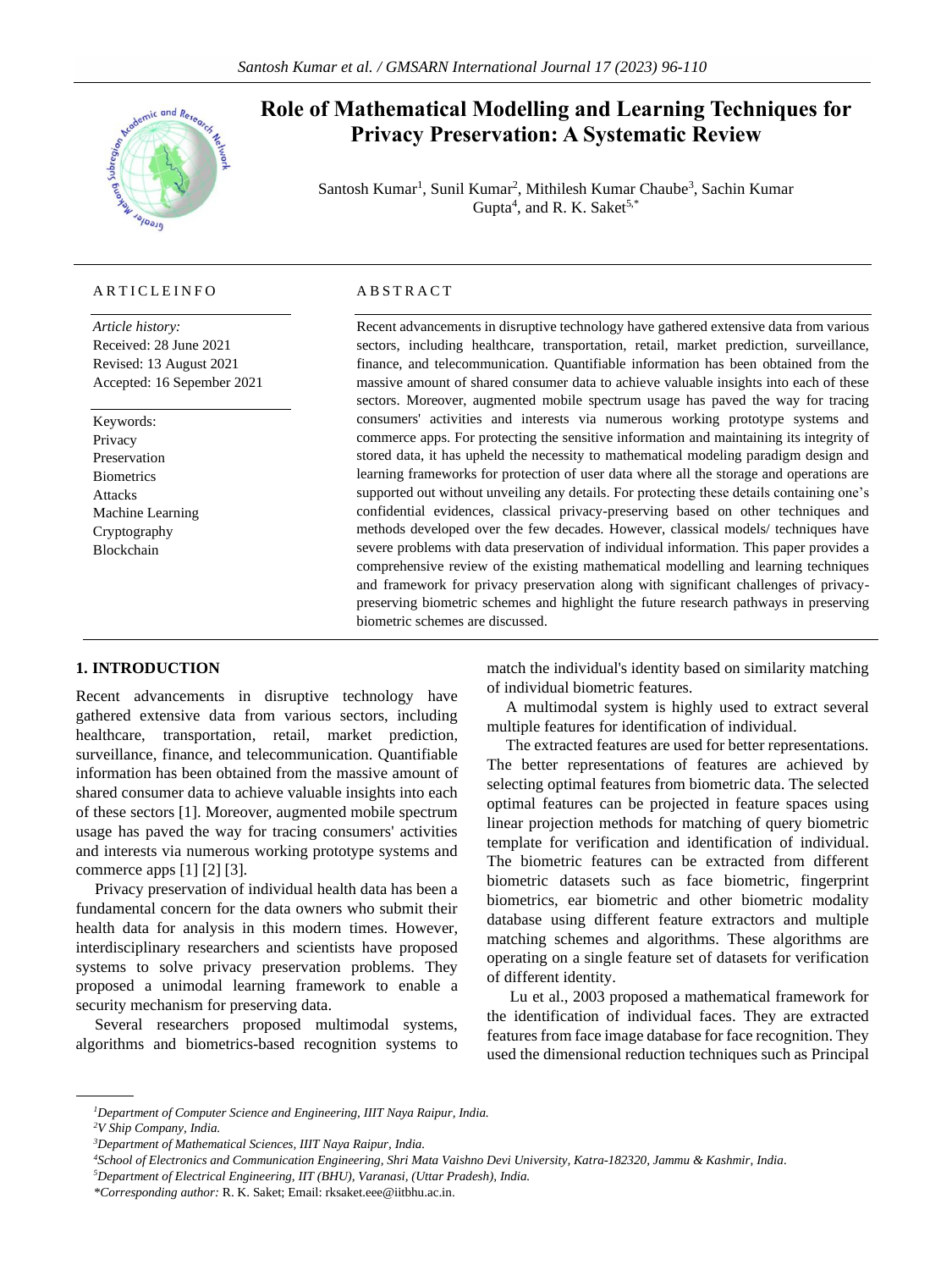Component Analysis (PCA), Independent Component Analysis (ICA), and Linear Discriminant Analysis (LDA) technique for extraction of facial features from the face images. The extracted features are encoded in Eigen face values (i.e., represent) a single face image for accurate matching.

Moreover, in multi-algorithm systems, the same biometric data is processed using various algorithms.

The existing feature descriptor and extraction-based algorithms are used to verify individual based on minutiae features. Researchers employed texture feature extraction methods to extract features from the fingerprint image and they, improved the system's performance (Ross et al., 2003). It does not require the use of new data sensors, and, therefore, it is cost-effective. Furthermore, the consumers are not needed to

Interact with multiple data acquisition-based sensors by enhancing user applications and convenience. However, it requires mathematical modeling and machine learning paradigms for novel feature extractors and matcher modules, increasing the system's computational requirements. Multiinstance systems use the same medical record and the human body. The multiple instances of these features from the same body or identical medical records are multi-unit systems.

For example, scanned images of an individual's left and right index fingers or the left and right irises may be used to verify an individual's identity. Multi-instance systems usually do not require new sensors, nor do they necessitate developing new machine learning techniques for feature extraction and matching algorithms, and are. Therefore, these are cost-efficient. However, in some cases, a new sensor deployment might be required to facilitate the various unit's/instances' simultaneous capture.

One or many sensors are integrated into multi-sample systems; these integrated sensors are utilized to acquire one or multiple biometric samples of individuals with the same health data and biometric traits. It accounts for the changes in the traitor to get a complete representation of the underlying trait. The individual face can be captured from multiple cameras or sensors for identification in a face recognition system. The face images may be captured from the frontal profile of a person's face, with the left and right profiles to account for variations in an individual's facial pose. There is a need to perform better integration among captured multiple features from individual faces for better accuracy.

Multimodal systems use the process for the integration of multiple features from captured health data evidence of individuals. The system combines this information or evidence presented by various body traits or information to establish identity.

For example, the earliest multimodal biometric systems employed face and voice features to establish an individual's identity.

Chang et al., 2005 proposed a system for integrating one or more modal or extracted information into one system, known as a hybrid system. The hybrid systems can combine homogeneous features or instances or multiple heterogeneous features or instances for the complete model using different algorithms, multi-algorithm, multi-instancebased systems, and Multimodal systems.

The multiple features are extracted from one or many biometric traits to obtain the hybrid features using hybrid systems. The significant advantages of the hybrid system are to cater better performances on the heterogeneous database; it performs robust feature representation for complete matching with a stored database, (3) multiple representations of extracted features in different feature spaces, and extracting multiple features by multiple or multimodal systems.

The hybrid system-based privacy preservation techniques provide the concerns to alleviate the user conveniences. The unimodal system generally hinders patients' usage of the several integrated unimodal systems and enables devices such as electronic healthcare systems to submit their essential healthcare data and their credentials for analysis. Privacy perseveration is an open, challenging problem of shared data due to the unregulated open system where anyone can access patients' records in analyzing them on the centralized shared platform. Patients' apprehensions include leakage of personal health information for medical insurance fraud or identity theft [2].

With the significant progress of biometric-enabled senor technology, the automatic verification system and smartenabled framework have been implemented for its tremendous and comprehensive utilization. The primary aspect is to provide a better system to protect privacy in biometric data. It also includes access to many shared computers connected. It also caters to personal information at airports and allows the right to use in shielded zones such as nuclear facility stations, across border transfer, individual identity.

The computation and sharing of data are extensively high because of the exponential increase in internet usage; thus, measuring of biometric data identity and authentication here turn out to play a vital role in web-based applications such as online banking, online verification of an individual, and online shopping and other applications [1]-[4]. The passwords, passcodes, i-cards, and PINs are applied to verify an individual's identity. This information and passcode-based systems and frameworks do have some cons. For example, one's PIN could be made accessible to many people, and an identity card could be misused if stolen by someone. The attackers can access an authentication system by trial-and-error method to get access or disable the systems by providing the fraudulent data many times.

To breathe significant issues in customary privacy and preservation systems and frameworks and verification methods. The fundamental characteristics of human biotic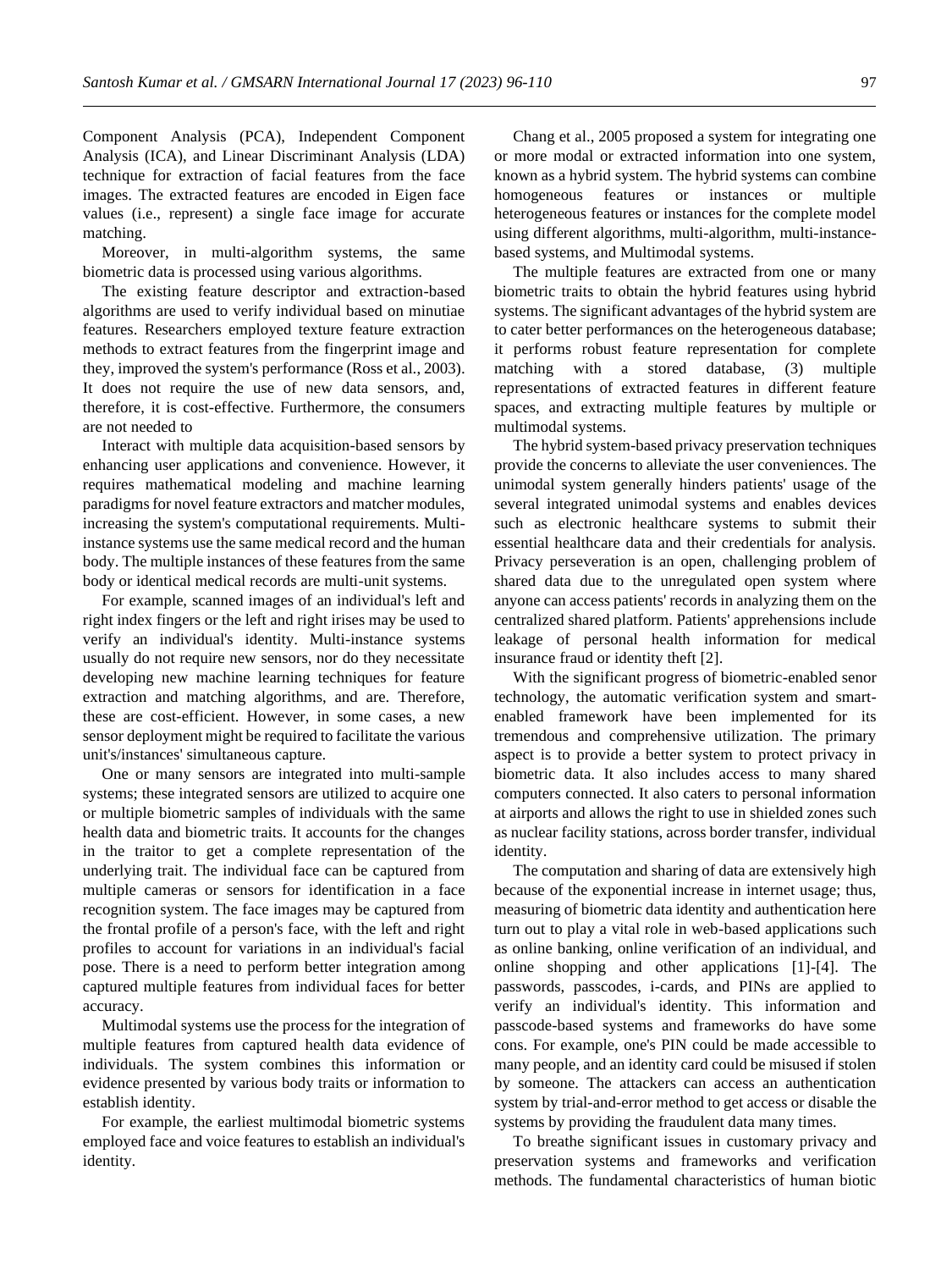features are now being subjugated in order to create biometric systems [1] [2] [3], which include biometric of the finger, handprints, palm recognition, face, voice, iris, and keystroke biometric feature patterns.

The biometric has primal characteristics that it can neither be stolen nor shared in identity verification. In addition, biometric-based authentication schemes cater to high ease of access without remembering or carrying any extra identification kit [3].

Though these frameworks and systems have distinct pros over the customary systems, they can still risk privacy maintenance if not immediately [4] [5]. The literature review is given in Table 1. It includes different techniques

to encrypt data for providing privacy preservation of the individual.

The biometric-based authentication system and frameworks may store the finger, handprints, face biometrics, ear image, or iris data.

Suppose the stored biometric data is uncovered to any unauthorized agents, which they could use either as a masquerader or impersonator. Since the stored biometric sensitive information is derived from the biotic appearances of humans, this discriminatory biometric information is unique and immutable. They cannot be altered. The biometric is sensitive data. Therefore, the attacks and breaching the sensitive data might cause significant severe dangers to the individual's privacy.

| Reference                    | Method                                                                                | <b>Used database</b>                                                                | <b>Accuracy</b>                                                                                           | <b>Remarks</b>                                                                                                    |
|------------------------------|---------------------------------------------------------------------------------------|-------------------------------------------------------------------------------------|-----------------------------------------------------------------------------------------------------------|-------------------------------------------------------------------------------------------------------------------|
| Amiri et al. [1]             | Soft computing                                                                        | KDD database                                                                        | NA                                                                                                        | It provides survey of<br>privacy preservation<br>using different machine<br>learning techniques.                  |
| Jia et al. [8]               | Stochastic gradient<br>descent (SGD) method                                           | MNIST and CIFAR-10<br>dataset                                                       | MNIST (90%), 99%<br>(CIFAR)                                                                               | The proposed system<br>takes 839 milliseconds<br>to encrypt all training<br>data samples. It can be<br>minimized. |
| Kumar et al. [35]            | PCA+Eigen face<br>Paillier encryption<br>Elliptic curve-based<br>encryption algorithm | FERET face<br>database                                                              | 96.89%                                                                                                    | Deep learning-based<br>methods can be used to<br>provide security at<br>different level.                          |
| Mohammad Haghighat<br>$[36]$ | Gabor feature method,<br>$+$ LDA, $+$ PCA                                             | Face image                                                                          | Classification accuracy<br>95%                                                                            | Requirement to valid<br>model based on<br>different setting and<br>benchmark setting.                             |
| Li Ping et al. [36] [37]     | SIFT key point<br>descriptor, BCP<br>double encryption<br>algorithm                   | Face image                                                                          | Decryption time 55s,<br>Feature detection 95s                                                             | Huge database<br>requirement for<br>classification of face<br>images                                              |
| Jegede et al. [38]           | Facial images (200 face<br>images)                                                    | <b>LBP</b> feature<br>extractors                                                    | $FAR=0.47\%$ FRR=<br>1.56%                                                                                | Accuracy can be<br>improved based on<br>validation and trading<br>of model at different<br>features.              |
| Huang et al. [39]            | No database                                                                           | Block chain techniques                                                              | verify a zero-knowledge<br>proof (0.614s vs.0.062s)<br>and the verification key<br>size (125.4KB vs. 31KB | It needs to validate the<br>system performance<br>based on different<br>attacks and benchmark<br>settings.        |
| Chenthara et al. [40]        | No database used                                                                      | Block chain technique<br>Hyper ledger fabric and<br>Hyper ledger composer<br>method | NA                                                                                                        | Data needs more<br>preservation mechanism<br>over cloud.                                                          |

**Table 1: Comparative study of existing methods for privacy preservation of individual**

Abbreviation: LDA= Linear Discriminant Analysis, PCA= Principal Component Analysis, LBP= Local Binary Pattern method, FAR=False Acceptance Rate, FRR= False Rejection Rate.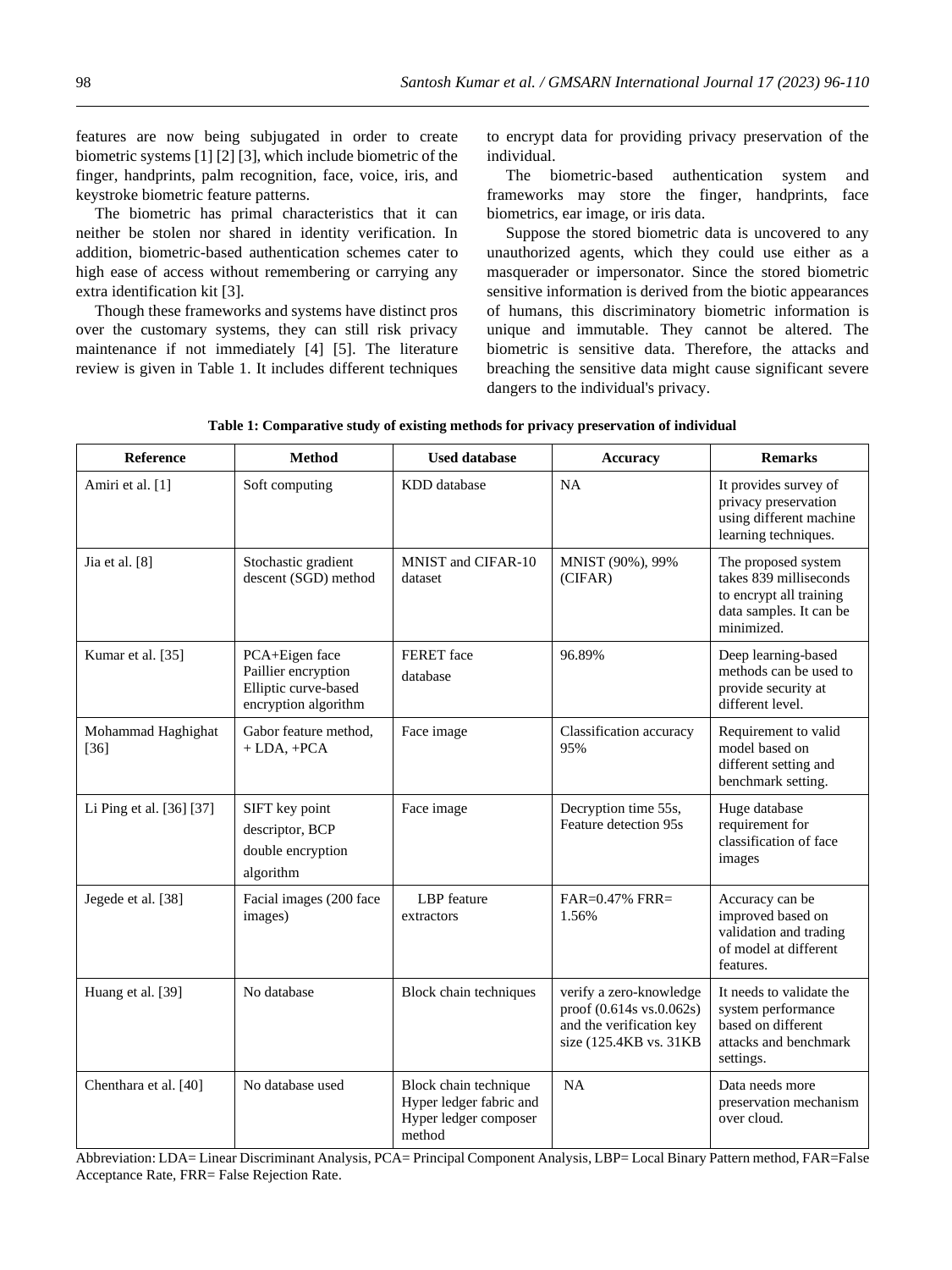The privacy preservation of biometric data also can be breached and altered over the stored cloud servers. Therefore, the biometric data should be secured to remain uncompromised even if the unauthorized users cannot collect the relevant data, which might rupture one's privacy. Besides, some authenticated users should be unable to log in to authorized systems as unpretentious users [6] [7].

# **2. TYPES OF PRIVACY PRESERVING SYSTEM**

In literature, for protecting the individual information that consists of private data such as health records, biometric identity information using encryption mechanisms and systems in current years [8] [9]. The privacy-preserving systems can be divided into the following groups: (1) biometric features-based encryption systems, (2) the cancellable biometric-based features schemes, (3) multimodal-based biometric systems, and (4) hybridfeatures-based schemes, and (5) secure computation (SC) based privacy preservation systems.

Biometric features-based encryption systems are presented for coupling biometric data with digital keys to maintain data privacy, and authorized users can access shared data. The encryption of biometric data could be done by using a binding key with the biometric data. Creating the key from data provides the security mechanism to protect the privacy of individuals [10] [11].

Cryptography-based encryption and key generation methods are applied in biometric security [9] [10] [11]. Keybased cryptographic encryption methods are chosen for assuring the security of biometric in Wireless Body Sensor Network (WBSNs).

- A. The cancellable biometric-based features schemes involve usage and purposefully storage of inaccurate or altered biometric features mined from biometric signals. The usage of intentionally reformed signals decreases the threat of revealing the details of the original biometric data [12] [13].
- B. Multi or Cross-Modal Biometrics-based systems use one or more biometric characteristics (e.g., facial features, ear biometric features, iris biometrics, fingerprints, and voice-based signals) for verification. Hybrid system combines multiple features from multiple modalities and provides the better privacypreserving of extracted biometric frameworks. These features are encrypted using the encryption-based framework.
- C. Concerning the secure communication (SC) based framework and methods, the high level of privacy of biometric information by applying the cryptographybased encryption and key generation methods encryption techniques that guaranteed mechanism to protect data. The encryption techniques include a homomorphic encryption-based framework for encrypting the stored biometric data and garbled

circuits.

- D. Currently, privacy-preserving systems using biometric information have been reported and studied [14] [15] in the current literature. However, this study has provided a coherent set of ideas and mathematical formulation and simulation conception of preserving privacy biometrics from various computing paradigms and aspects. However, their scopes are limited.
- E. In the current literature, the establishment of different privacy preservation systems for cloud computing paradigms is used to access shared data and leverage accessing the big data, cybersecurity, and IoT-sensor data need security constraints against unauthorized people. In the traditional privacy preservation systems and frameworks, there are no such methods and procedures to provide reliable solutions for the privacy preservation of the individual. Therefore, there is a need to design efficient systems for protecting the privacy of biometric data. Moreover, it has provided a better paradigm for computing biometric data. Also endorsed the necessity to cultivate biometric data protection methods and frameworks where all the information is stored, and retrieval processes are performed without linkage of any biometric data and disclosing any sensitive information.
- F. Following these research trends, the current state-ofthe-art-based framework or systems emphasizes novel algorithms to compute and efficiently compare the uneven-length biometric data in the encrypted field and new coming domain by using homomorphic encryption technique, garble circuits-based techniques, and other cryptographic methods. Only encrypted biometric data is stored or exchanged in the encryption mechanism to provide a better privacy method for preserving the individual's identity.

The uneven-length biometric database frameworks and algorithms are bonded with current fixed-length frameworks or techniques to gather the modified system to perform the comparison for getting better accuracy. For assessing the soundness of privacy, preservation-based systems and frameworks can be evaluated on different applications. The particular application needs a privacy preservation system by incorporating different parameters. For example, a multiple algorithm-based biometric pattern protection system can be used for protecting the privacy in biometric data, such as dynamic signatures of individuals. It obeys the needs as defined by the ISO/IEC 24745 standard on biometric information protection paillier cryptosystem and other techniques. It ensures pro-creditability and affinity to another schema.

In a similar direction, the author [4] has not conferred any of the famous privacy-preserving biometric-based authentication systems and schemes nor conferred a complete description of cancellable biometrics. The author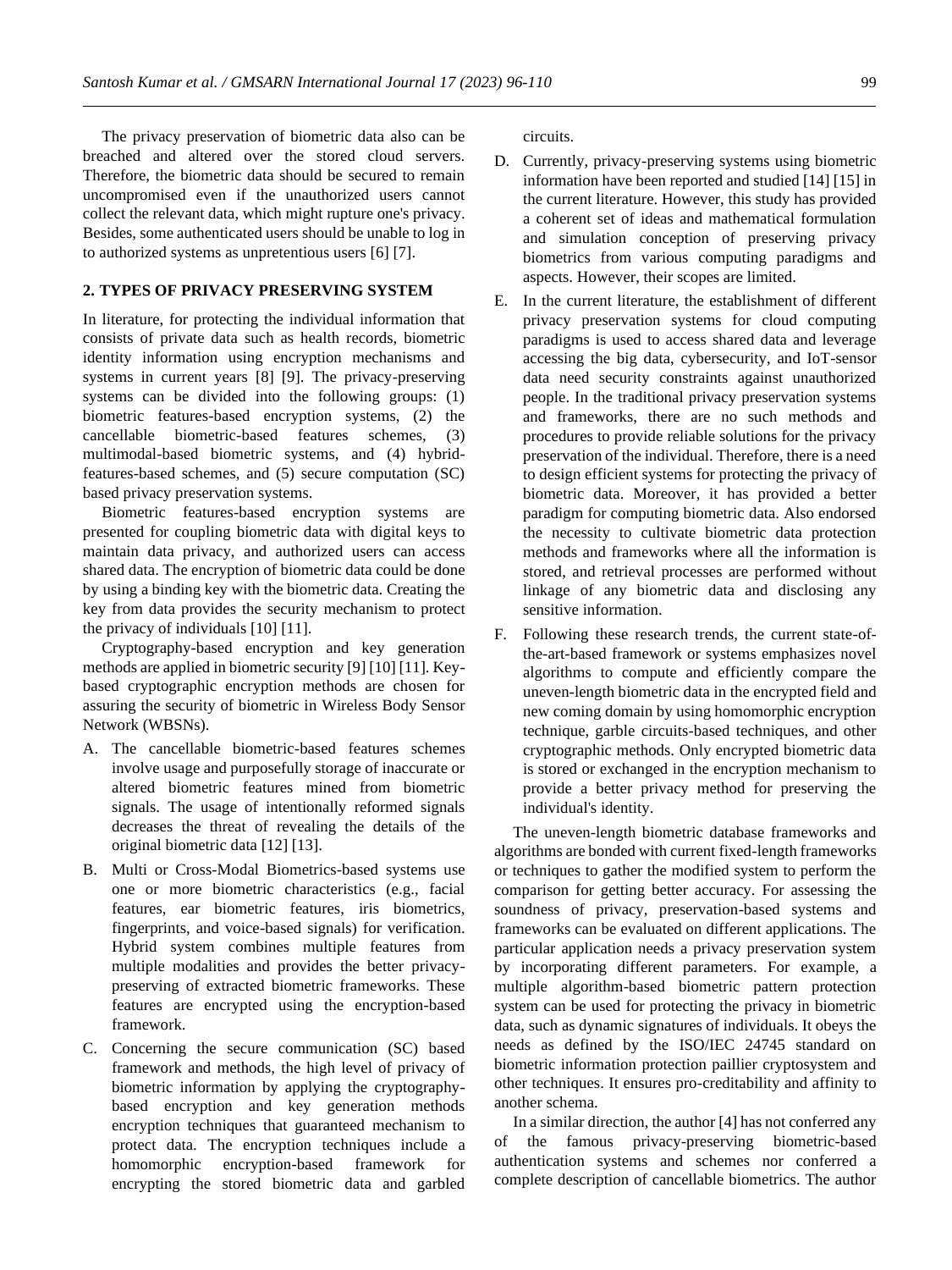[5] did not indicate the robustness and effectiveness of systems against various attacks on biometrics-based privacy preservation systems.

In [16], the author suggested a system to preserve the biometric information of individual humans to protect the system and stated the potential attacks and performance assessment. However, few essential privacy-preserving biometric schemes such as hybrid privacy-preserving biometric schemes were not included. Similarly, the author [7] not provided details about working prototypes systems under the pattern protection grouping and secure computation (SC) based framework and schemes. Further, Table 1 shows methods for privacy-preserving of individuals.

In the comparison of  $[7] - [15]$ , it was noticed that the possibilities of  $[8] - [15]$  are even tighter. The authors have focused on significant issues and challenges in privacy preservation based biometrics authentication systems. These systems include privacy preserving-based by using multimodal biometric systems [8], secure computation (SC) based systems [9], error control mechanisms and methods related to privacy-preserving biometric schemes [10], adversarial machine learning techniques and frameworks [11], biometrics-based feature extraction and pre-processing systems [12], spoofing attack-based privacy preservation systems [13], the cancellable biometric features [14] and biometric signal and its processing in encrypted domain [15]. Moreover, calibration is essential in privacypreservation biometrics, not stated in [4-15].

The standardization protocols and frameworks for providing privacy preservation are mentioned in [6]. However, the significant difficulties and defies that came across in standardization were also not mentioned. The papers  $[4] - [6]$ ,  $[8] - [11]$ , and  $[15]$  did not demonstrate the fundamental ideas and coherent set of formulation, the core idea, and solutions about the current need and significant challenges and future research directions.

In [7] and [12–14], the authors have studied that the significant challenges and research directions, However, they did not mention in several specific sub-areas, for example, significant issues and challenges in preservation of extracted set of biometric features, privacy preservation of the individual, linkage of biometric features, attacks over systems [12] and robustness enhancement of cancellable biometrics, and efficient solutions for privacy-preserving biometric schemes [14].

#### *2.1 Research Contributions*

The primary research contributions are illustrated as follows:

1. In this paper, a comprehensive survey is provided with significant motivations and efficient solutions of privacy preservation of individuals based on biometric information. It also presents efficient algorithms and frameworks to protect the privacy and preservation of

individual identity. The detailed and updated outline of the modern privacy preservation methods is presented using a generic framework.

- 2. The primary objectives of this work are to provide an exhaustive assessment of the research performed in these areas since the inception of the term and to motive the various researchers in this research domain. The significant challenges and the potential future research directions are also highlighted to motive the research in these directions. We will also suggest possible techniques and proposed frameworks and tools to deal with these challenges and control future demands.
- 3. The paper concludes with a broad discussion on the significant emerging research fields that require to address in the coming years to see the promise of biometrics features-based privacy preservation system or frameworks.

The remaining part of the paper is given as: Section 3 illustrates proposed system and its major components for privacy preservation. Section 4 provides the privacypreserving based biometric authentication systems. In Section 6, the major challenges in privacy preservation system are discussed. Section 6 shows prospective application an opportunity. Finally, conclusion and future direction are provided in Section 7.

#### **3. PROPOSED SYSTEM**

The proposed system architecture comprising of several modules: (1) patients user (PU) module, (2) collection and pre-processing of health data, (3) encryption phase (EP), (4) decryption phase (DP), (5) administrator, (6) health worker (HW), and (7) data storage. The brief description of each module are illustrated in next subsections.

#### *3.1 Patients User (PU) and Encryption Module*

It is the requirement first to submit information of PU for registration. Every user can receive a unique code that is assigned to the PU for verification. The user authentication can be done by performing an identification process based on submitted biometric data (face, fingerprint, and others). Then PU is granted entry into the medical diagnosis and treatment process based on submitted health records or information for the analysis. Upon receiving the unique code, patient user can now send their health data, which will be encrypted to preserve the PU's privacy.

The individual is registered into the proposed biometric base recognition systems using face images. During enrollment, facial images are captured and stored in the cloud face template database. The query (test) face images are encrypted using the homomorphic public-key Paillier [63] encryption algorithm to provide the security, confidentiality, and integrality of sensitive biometric face data in the cloud.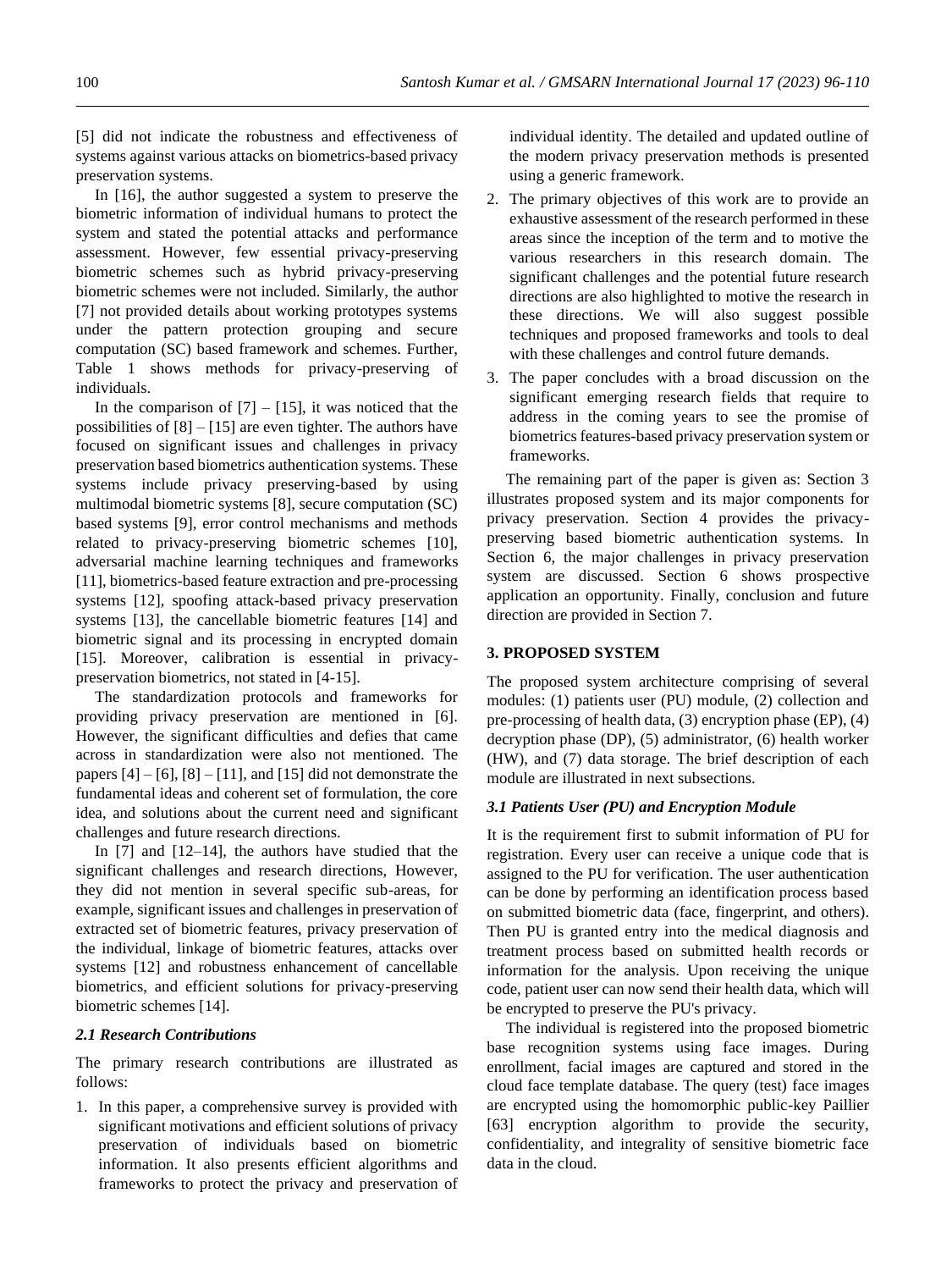The motive behind choosing the Paillier encryption technique is that it is homomorphic, efficient, and straightforward. Paillier encryption technique is based on the determined additively homomorphic public encryption scheme to encrypt the message.

The homomorphic public-key encryption schemes are applied to match encrypted biometric feature templates for user identification using the Elliptic encryption technique. The distributed computation is done for better security when users interact with cloud computing. Because the group protocol using Elliptic encryption system enables cloud and user's communication for data secure, credible, and complete when in an insecure, open network communication environment. The Elliptic encryption algorithm is illustrated in the following steps:

- 1. **Step 1:** Patient/user (A) selects an elliptic curve method Ep (a, b),  $y2=x2+ax+b \pmod{p}$  n and finds a point on the Elliptic curve known as point Q.
- 2. **Step2:** User (A) chooses a private key (k) and creates a public key K=kQ.
- 3. **Step3:** User (A) sent the Ep (a, b) and generated point K, Q to the server-side cloud (B).
- 4. **Step 4:** When cloud (B) accepted the completed information from the (A), the accepted message b is to be encoded and transmitted to the point  $J$  on  $Ep(a, b)$  and generates random integer r (r<n)
- 5. **Step 5:** Cloud B decides the points C1=J+rK; C2=r.
- 6. **Step 6:** Cloud B passes C1, C2 to the user registration process.
- 7. **Step7:** After receiving the information, (A) determines C1k C2; point J results. Because C1-k C2=J+rK-k (rG)  $=J+rK-r$  (kG)  $=J$ , then the point M can be explicitly decoding.



**Fig. 1. Working system for health monitoring.**

The encryption module encrypts the shared data of an individual. It involves comparing the patient's unique code to the key generated for the health data to be submitted for analysis. The identification of patients is performed based on matching their biometric credentials with the stored database. It prevents the disclosure of the identity of the patient-user with his health data submitting for analysis if interceded by an attacker. It secures the health data on the EMR system to be accessed by the administrator.

We used a biometric-based verification system to verify the identity of an individual based on captured biometric characteristics. The captured face biometric feature is encrypted, and the secret key (SK) and the encrypted biometric features are used at the verification stage.

At this stage, (X0) and (V0) acquired the biometric feature set and stored data, respectively. We calculated similarity matching scores between partner (V0) and (V) to determine whether a genuine user or an attacker is present.

In the validation mode, h (SK) and its complement h'(SK) have code values compared and matched.

In the literature, three metrics are used to compute and compare the similarity between two binary vectors. These similarity-based matching techniques include hamming distance-based similarity metrics, set difference-based similarity-metric, and edit-difference-based similarity metric methods.

#### *3.2 Decryption Module*

Based on stored biometric information on the system, the system performs encryption and decryption using homomorphic public-key encryption schemes. The encryption phase performs encryption of health data and allows the encrypted health data using pillar encryption method. It. has been submitted to be decrypted and released for analysis. At this stage, only the health data is released for analysis without attaching the patient user's personal information or the unique code assigned to the patient-user.

The encrypted biometric data was decrypt performed using homomorphic public-key encryption schemes based on measured minimum distances between the query image template and stored biometric template of the individual.

Minimum Distance Finding

After measuring distances between input biometric images (face images) and stored face templates, the system computes minimum distances computed among M encrypted distances.

The k-d tree structure technique is employed in this experiment; the calculated M distances are initially categorized into even and odd neighboring with M/2 groups.

Each group cannot take the smaller one, reject the bigger one, and remain M/2 distances. This method is taken into consideration to find the minimum distances between store templates and biometric query templates. In other words, to compare the two encrypted numbers and solve the primary problem, the matching algorithm is illustrated (Algorithms-1) as follows: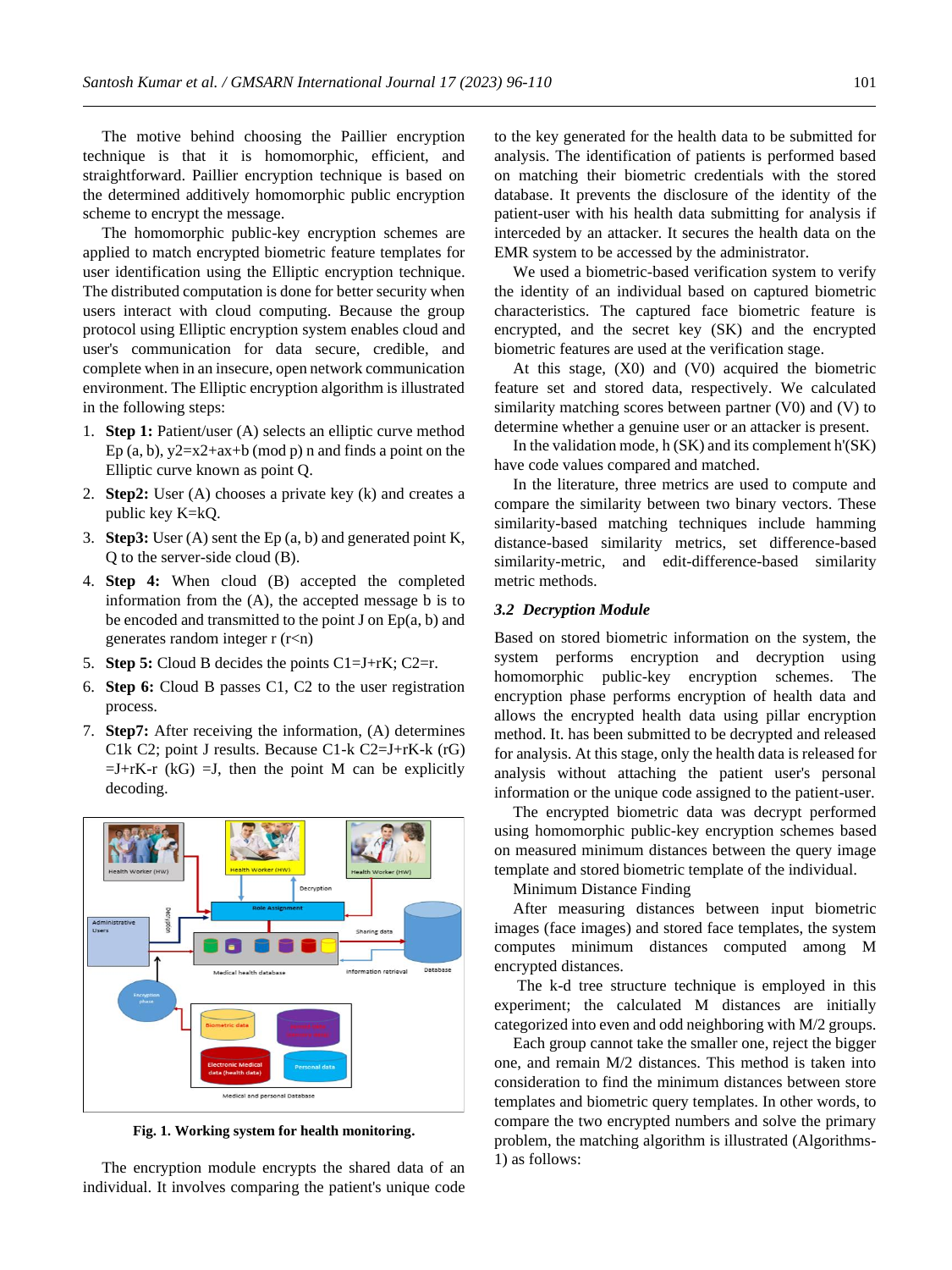# **Algorithm: 1** Encryption steps

**Step 1**: We used the cloud server (B) to generate a random number r, encrypted to [r].

**Step 2:** Cloud sever (B) passes following encrypted data to User (A).

$$
[a + \gamma] = [a].[\gamma]
$$

$$
[b + \gamma] = [b].[\gamma]
$$

**Step3:** User (A) decrypt using private key and obtain  $\left[a + \gamma\right]$  and  $\left[b + \gamma\right]$ , and subtract the two numbers, if result is negative, then  $\gamma = 1$ , otherwise  $\gamma = 0$ ;

**Step 4:** A passes  $[\gamma]$  to B;

**Step 5:** B brings  $[y]$  to the following formula:

$$
[m] = [\gamma] \begin{bmatrix} [a] \\ [b] \end{bmatrix} \begin{bmatrix} [b] \\ [c] \end{bmatrix} = [(a < b).(a-b)+b]
$$

In the equation, obtained result  $[m]$  is the smaller one of *a* and cipher text of *b*. It presents the credible, efficient result of comparing the two encrypted numbers.

Finally, Elliptical encryption technique encrypts the achieved the smaller number calculated from above method. Achieve encrypted  $\lfloor m \rfloor$ , and then transfer the  $\lfloor m \rfloor$  back to A which applies the private-key scheme to perform the decryption of encrypted message  $[[m]]$ .

#### *3.3 Data Storage and Protocol Execution*

Data Storage is used for synchronous analytics. Also, it helps the proposed system share the analyzed data for future references and research usage. It is by preserving the privacy of the various patient users for diagnosis of acute disease. The system protocol is used for designing the models. It consists of (1) a health data submission phase and (2) a decryption phase.

## *3.4 Health Data Submission Module*

At the initial stage for submission stage, all the PU are requested to submit all medical data related to their health problems through the login portal. It provides a login into the medical system for submission of health to the user based on the authorization of individual users based on the biometric data enrollment process. This process is achieved by deploying a biometric-enabled system known as the electronic biometric and medical data record system.

After stored biometric data and health data, the system performs the encryption and decryption process to encode and decode data during transfer from user system/devices to the server using encryption method.

Based on the available literature, privacy preservation techniques are used to protect the privacy of individuals based on different biometric characteristics. The privacy preservation techniques are discussed in the following subsections.

#### *3.5 Privacy Preservation Techniques*

The privacy-preserving-based biometric framework or schemes are used to protect the biometric information for the individual. These schemes can be broadly categorized as (1) biometric encryption-based schemes, (2) cancellable biometric schemes, (3) multimodal fusion, (4) hybrid-based schemes, and secure computing-based schemes. The brief description about biometric encryption based privarcy preservation techniques is illustrated in next subsections.

# *3.5.1Biometric Schemes on Encryption Technique*

Biometric encryptions shield the biometric signal from attackers using cryptanalysis algorithms and techniques. It has a low false accept rate; therefore, the biometric signals are more secure from attackers. Due to the invariantly vague structure of cryptanalysis and biometric extraction and matching algorithms, the exact matching of biometrics is always flawed and impractical in reality. Hence, it is not feasible to use classic cryptographic algorithms with biometric approaches uprightly. To solve said significant problem, fuzzy techniques were brought to light to secure the system against various attacks over biometric systems. In the initial process of the biometric verification system, a diverse feature set is extorted from original biometric data, which is combined with some wrapper algorithm to generate a secret key. In this processing, the foresaid output and hashed secret keys are saved in databases. Wrapping and binding agreements are secured so that once data is stored, it cannot be breached. In the biometrics-based verification process, if the biometric input data is relatively similar to the data stored, then generated primary secret key could be used again and retrieved later. Actual users are authenticated depending upon its similarity matching. The accuracy level will now depend upon the secret key and cryptographic algorithm [18]. The biometrics-based authentication systems could be categorized into (1) critical binding mode and (2) critical generating mode. A brief description is given as follows:

#### *3.5.2Key Binding Mode Based Schemes*

A secret key is produced randomly, and the biometric features are combined monolithically with generated keys using the cryptographic framework or algorithms in the keybinding mode. The critical binding process provides help to encrypt the extracted biometric features with the secret key generation. The encrypted biometric information with generated hashed secret keys are kept in the stored data. The secret key is retrieved from the biometric data stored, and the received biometric signal for verifying individuals at the verification end, where the retrieved and secret keys are evaluated [19]–[35].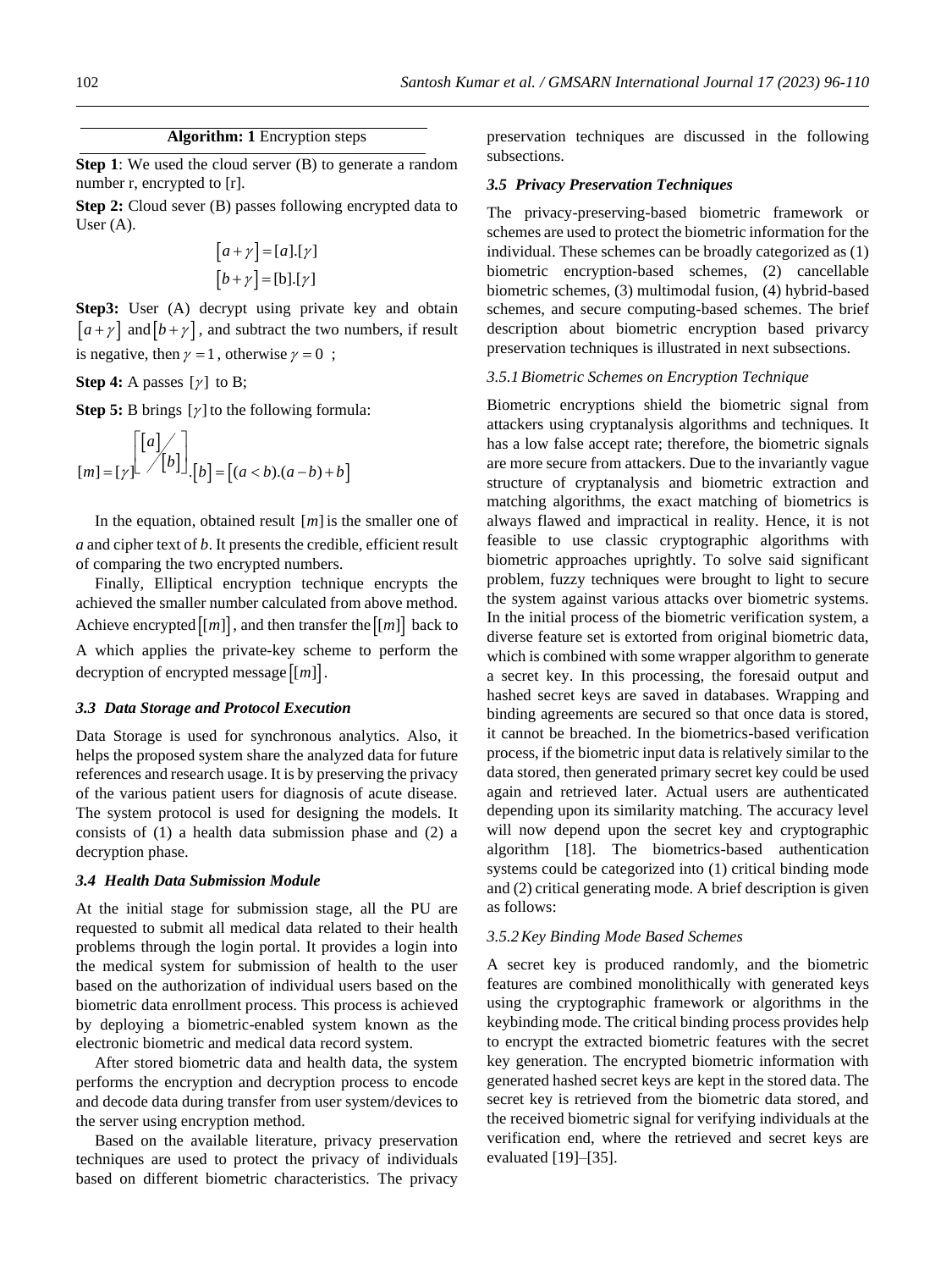## *3.5.3Key Binding Mode Based Privacy-Preserving Biometric Schemes*

The fuzzy vault framework was initially stated [20] and formulated to knead with unordered sets and manage classed variation generally encountered in biometric data. Figure 1 and Figure 2 show the fundamental key binding privacypreserving biometric schemes (mode-based). Biometric feature set X is extorted from the input(for ex: finger/palm prints). Then from the secret key SK, resulting polynomial (p) coefficients are generated. These set [X] values are protrusion on polynomial by which the values not directly lying on the polynomial(shreds) are now added as produced points. These points are depicted as V.

In a fuzzy-based privacy-preserving biometric scheme, the partner data is popularly known as the vault. The shreds points are added to avoid attackers getting knowledge about polynomial. At the verification stage, acquired secret keys and stored secret keys are compared. To acquire the secret key, feature set X0 must overlie on polynomial, which enables to locate the points V lying on p. Operative model of the fuzzy vault and key binding mode [21] supposed pre allineated feature sets. Due to this supposition, the prudency got restricted. To overcome this restriction, [22] proposed employing the high warp values acquired from the assimilated area of biometrics [23-28].

Many amendments were suggested for fuzzy commitment in privacy preservation biometric schemes for performance improvement. 2D iterative and binary Reed-Muller codes are used to enhance the effectiveness of the decrypting procedure [30]. In [31] proposed a mechanism for extorting iris details using the context-based decent component. Similarly, dynamic quantization random transformation was used to extort fingerprint features, and the Reed-Solomon algorithm is being used to enhance the decoding performance.



**Fig. 2. Illustrates key binding mode based fuzzy commitment.** 

The focused data values of high curve areas for gaining coalition with biometric features had binary fixed-length feature representation [33]. This idea was also tested on face biometrics [34] and online signatures [35]. Since this method used wee-sized code phrases hence, they are more susceptible to brute force attacks.



**Fig. 3. Block diagram for fuzzy commitment in basic key binding mode.**

#### *3.5.4 Scheme Depending upon Secret Key Generation*

In the critical generation mode, keys are produced from the feature set promptly, but this process is onerous as it needs key equity and mortification, which always might seem an easy task. Key equity meant the capability of recursively producing similar keys from input signals, and key mortification meant the probable keys which might be produced. With the noise factors in signals, it is somewhat arduous to retain key quit. Key equity and mortification are inversely propositional; hence managing both is troublesome. One type of key generating mode uses the notions of user-related quantization methods [36]. A method is used in [37] for the steady generation of keys from input feature signals. In order to register the user, his biometrics are used and later transformed in a specific way. These transformed biometrics of actual users are stored, which helps in differentiating from attackers. All biometrics features are helpful in data bits in encrypting the key process. Thus, durable and long-lasting keys are generated. These keys are moreover generated in user-specific ways using biometric schemes quantization methods [38-40].



*Fig. 3a: Block diagram of key production by fuzzy extraction.*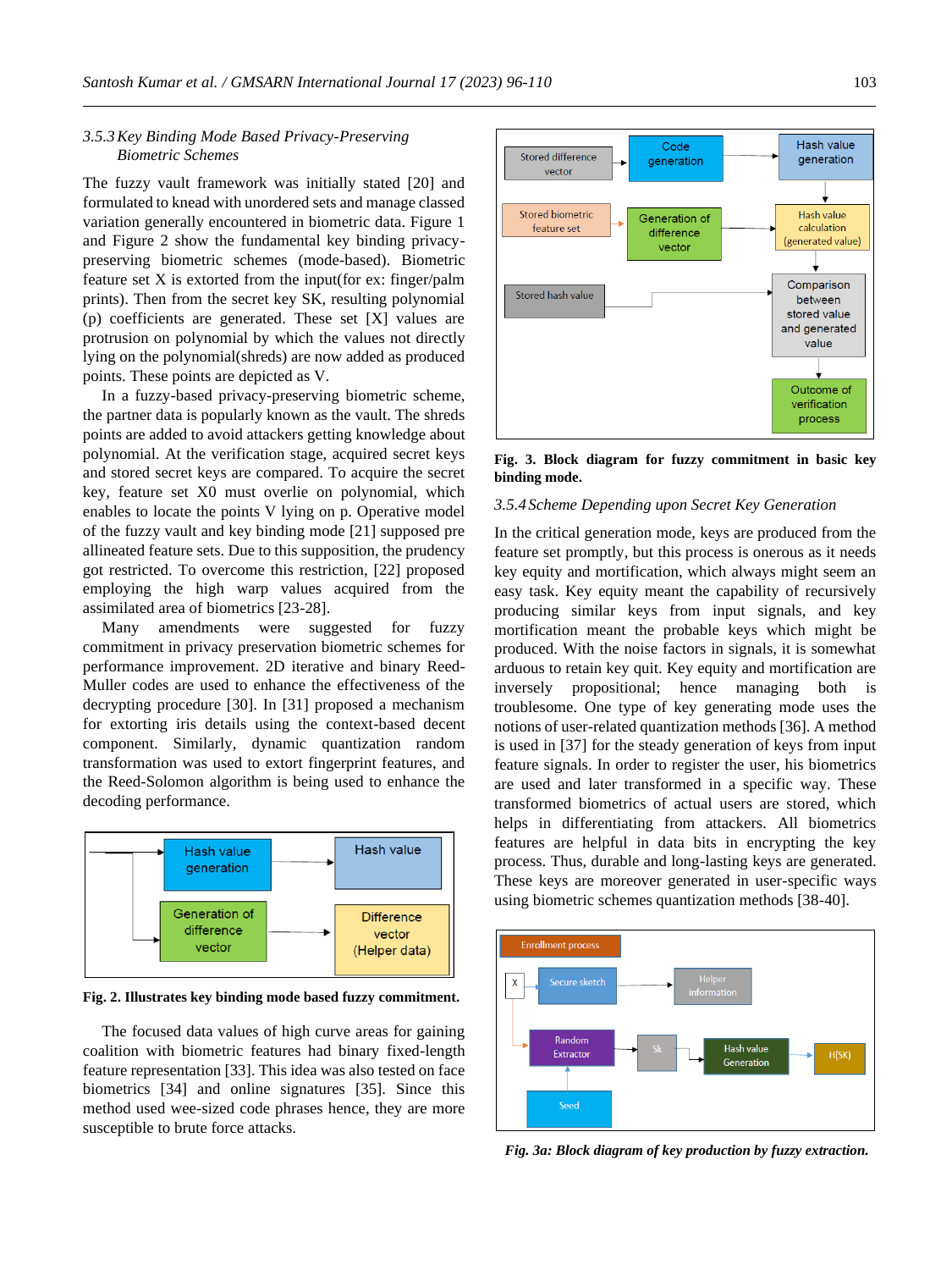Another type of key generation for biometric schemes utilized fuzzy extractor [17], as shown in Figure 3a. From input seed and biometric feature set  $(X)$ , the partner data are generated by methods of the secure sketch. This method engages the random extractor, seed, and projections of X to correct the error is detected. These details are used to generate a uniform secret key (SK) randomly.

By X0 extracted at the initial stage and v are used to restore the feature set X. In [17], the combination of hamming distance, set difference, and edit distance metrics created a fuzzy extraction mechanism. Being more storage efficient, it has few disadvantages, too, fuzzy extractors being used repeatedly for the same input signal loses their mortification and reusability [41] [42]. There exists a doubt of exposure and de-positioning [43]. Lastly, there might be chances of data leakage [44].

#### **4. CANCELLABLE BIOMETRIC SCHEMES**

The primary role of cancellable biometric systems is to preserve the privacy of the registered users. The preserved biometric information is created by employing a parameterized transformation function to the original biometric information. Although cancellable biometric schemes obtain high-level security, however, they may diminish the recognition accuracy.

![](_page_8_Figure_5.jpeg)

*Fig. 3b. Illustrates the verification process.*

Cancellable biometric scheme adds a reiterated deformity in the input signal correctly and purposefully to safeguard user privacy [3]. The deformity is regulated by conditions from a secret key generated by random numbers or passcodes.

The partner data *v* is composed by employing deformity onto feature set (X.) Figure 3b shows the verification process by devising (*v0*) from the input signal biometrics set (*x0*) and correlating the *v0* with the stored partner data (*v)*. If the partner data  $(v)$  is imperiled, the deformed parameters can be altered to get a new bunch of partner data. The deformed operations are devised that it is computationally

challenging to recover the original signal for an attacker. The brief description is given in next section.

#### *4.1 Cancellable Biometric Based Privacy-Preserving using Bio hashing Technique*

A bio-hashing has two steps, as shown in Figure 4. In the first step, image pre-processing is performed on the biometric images to make them proportional even to minute deviation in the input signal. Then an explicit secret key is produced by a random vector.

![](_page_8_Figure_12.jpeg)

*Fig. 4. Block diagram of generating bio hash value.*

Then, a bio-hash value is produced by comparing the product value of the random vector and feature vector extorted. Verification is done by checking the similarity between the new bio hash value and already stored hash value [45]–[47]. In a privacy-preserving biometric scheme using hashing, the specific secret key enhances the mortification of the feature set. It is not possible to regenerate the main input feature set lacking the knowledge of the key. It is mainly because of using dot product and the threshold mechanisms [48]. Though some schemes are good for preserving privacy using the bio hash technique, they still have a significant constraint of getting keys stolen and thus compromising the system's security.

As stated in [49], the hashing performed under the assumptions that key might be stolen, the system's performance in terms of FAR increases from 7.3% to 10.3%. To highlight such a problem, [50] proposed some solutions for considering the length of the secret key as a protective shield. Also, [51] used the precise local binary pattern operator for biometrics to improve verification accuracy [51], but all these mechanisms result in more minor privacy issues.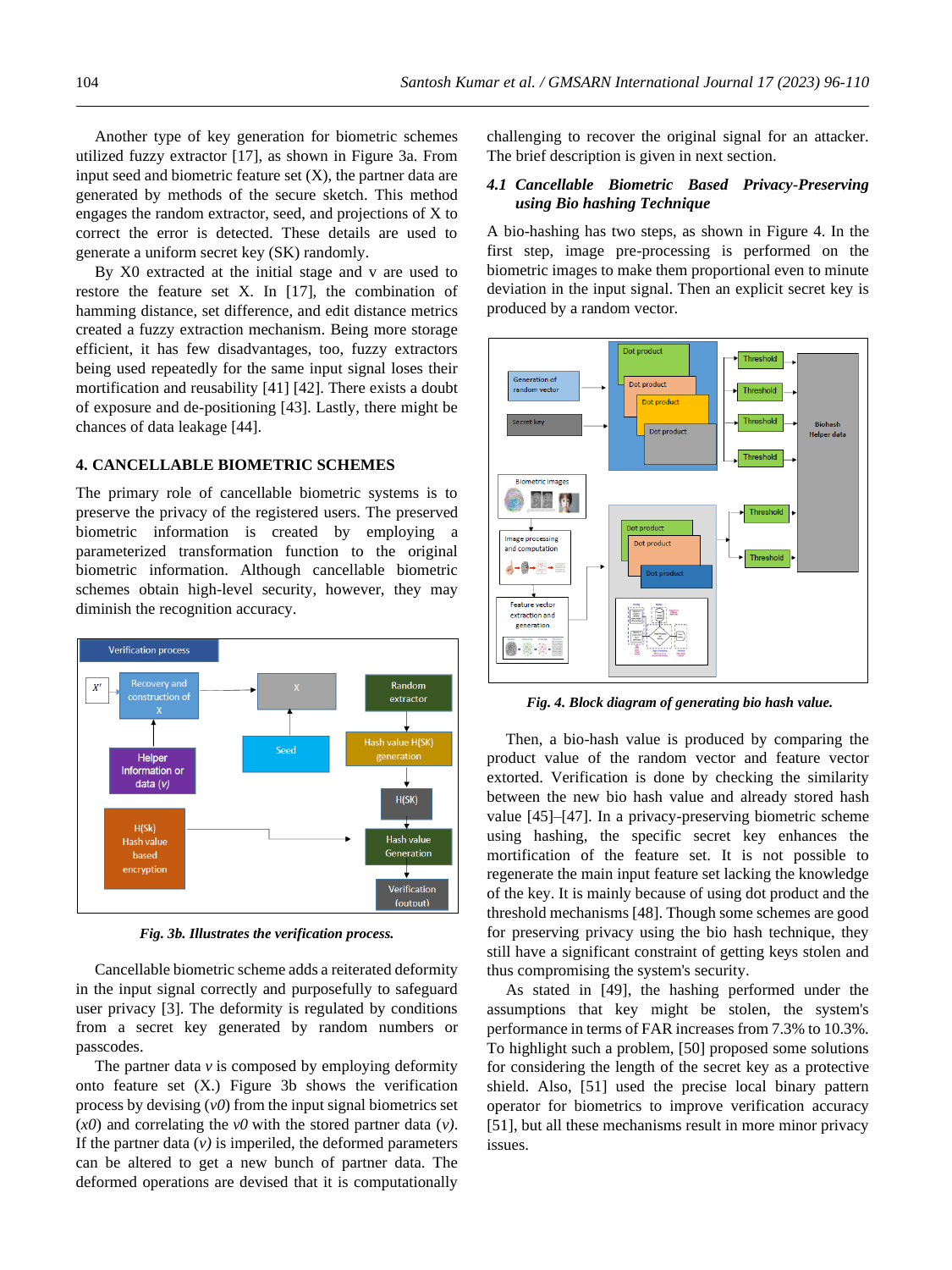# *4.2 Cancellable Biometric Using Non-Invertible Transform Technique*

In cancellable biometric privacy preservation schemes using a non-invertible transform, the feature sets are preserved by implementing non invertible transformation, which refers to a unidirectional function  $F(x)$ , accessible in computation but challenging to invert [52]. The central aspect of this approach is that, for an attacker using a brute force attack to recover signals, it is still not possible to breach the key due to the high complexity of the algorithm. In the initial process itself, the partner data v is saved. Noninvertible transformation and verification accuracy are district necessities for privacy preservation in biometric schemes [53].

- Various other transformations are explored for privacy preservation schemes in biometric with their effects on authentication accuracy [52]. It is shown that the original input biometric signal can be remarked if feature set x and secret key are well noted.
- Cancellable formulation on feature set/vector disrupts the signal, later re-invoked by non-invertible transform [55]. This disrupted vector is cast upon random subparts as a key by using a random number for a particular user. In performance, three disparate scenes could be assumed; common, stolen key and compromised key.
- Amongst all the other transformations investigated [56], the random level of transformations has given a better level of privacy. Adaptive bloom filters were employed for providing adaptive and proportional sequences with respect to comparison of feature set [57].

# **5. MULTIMODAL FUSED BIOMETRIC SCHEMES**

The main intention of biometric privacy schemes is to gain better accuracy. Using more than one biometric scheme to increase privacy preservation accuracy can be hybrid and multi-modal schemes.

## *5.2 Multi-Modal Privacy-Preserving Biometric Schemes*

As stated in [58], amalgamating two different biometric facets such as iris+face, finger print+face, voice+palm, etc., overcomes the defects of variability and similarity within classes, quality, and noise subtlety. Fixing the defects can eventually increase accuracy. By amalgamating different facets of biometrics, new approaches and schemes were proposed.

The preserving privacy issues in the biometric scheme [59] has merged fingerprint and users' voice signal using fuzzy logic. In [60], face and online handwritten signatures were merged using Linear Discriminant Analysis (LDA) feature extraction and representation techniques. In [61], the Independent Component Analysis (ICA) technique are used to extract biometric characteristics from the multimodal biometrics modality. The multimodal biometric modality includes Ear+iris, and face+fingerprint, palmprint+face biometrics. Few multimodal approach-based biometric schemes [62] and [63] can be found to secure sensitive biometric information over cloud servers.

#### *5.2 Hybrid Based Privacy-Preserving Biometric Schemes*

In privacy-preserving biometric schemes, as stated above about encrypting biometrics and cancellable biometrics both have their benefits and detriment. The ground concept of a hybrid-based multimodal framework and approach is to mix various biometric schemes properly to gain maximum benefits from each in terms of its strengths. On the other side, this approach's detriment is that it is likely to break the feature structure in the process of transmutation, sometimes decreasing the accuracy level. In order to extract the most delicate parts of both approaches, implementation of error correction techniques within fuzzy extractor and cancellable schemes may give better efficacy in verification and targeting to get more out of the strengths it possesses [63- 67].

# **6. SECURE COMMUNICATION SCHEMES**

As per the above discussions, encrypted biometrics and cancellable schemes preserve privacy at the cost of decreased verification accuracy levels. In contrast, secure communication-based privacy-preserving biometric schemes shield biometric feature sets at higher time and space complexity. Higher complexity is gained when computations are performed directly in the encryption area.

In comparing this scheme with biometric encryption and cancellable biometric-based privacy-preserving biometric schemes, secure communication (SC)-based privacypreserving biometric schemes attains high secrecy and verification accuracy levels by using highly complex algorithms. The main application of this approach is in client-server-based massive computational systems and workstation systems where they exchange biometric data without revealing it for verification. However, they are not practically used due to high complexity and massive computations.

# *6.1 SC Based Privacy Preserving Using Homomorphic Encryption Method*

Homomorphic encryption was first brought in in 1978 [68]. In this approach, homomorphic encryption is done on a feature set by the public key. While performing verification, encryption is implied using a public key once the feature set is extracted.

Verification is performed amid encrypted feature set and stored set. A comparison protocol will conclude that the distance value is above or below the threshold of the verification system. By implementing homomorphic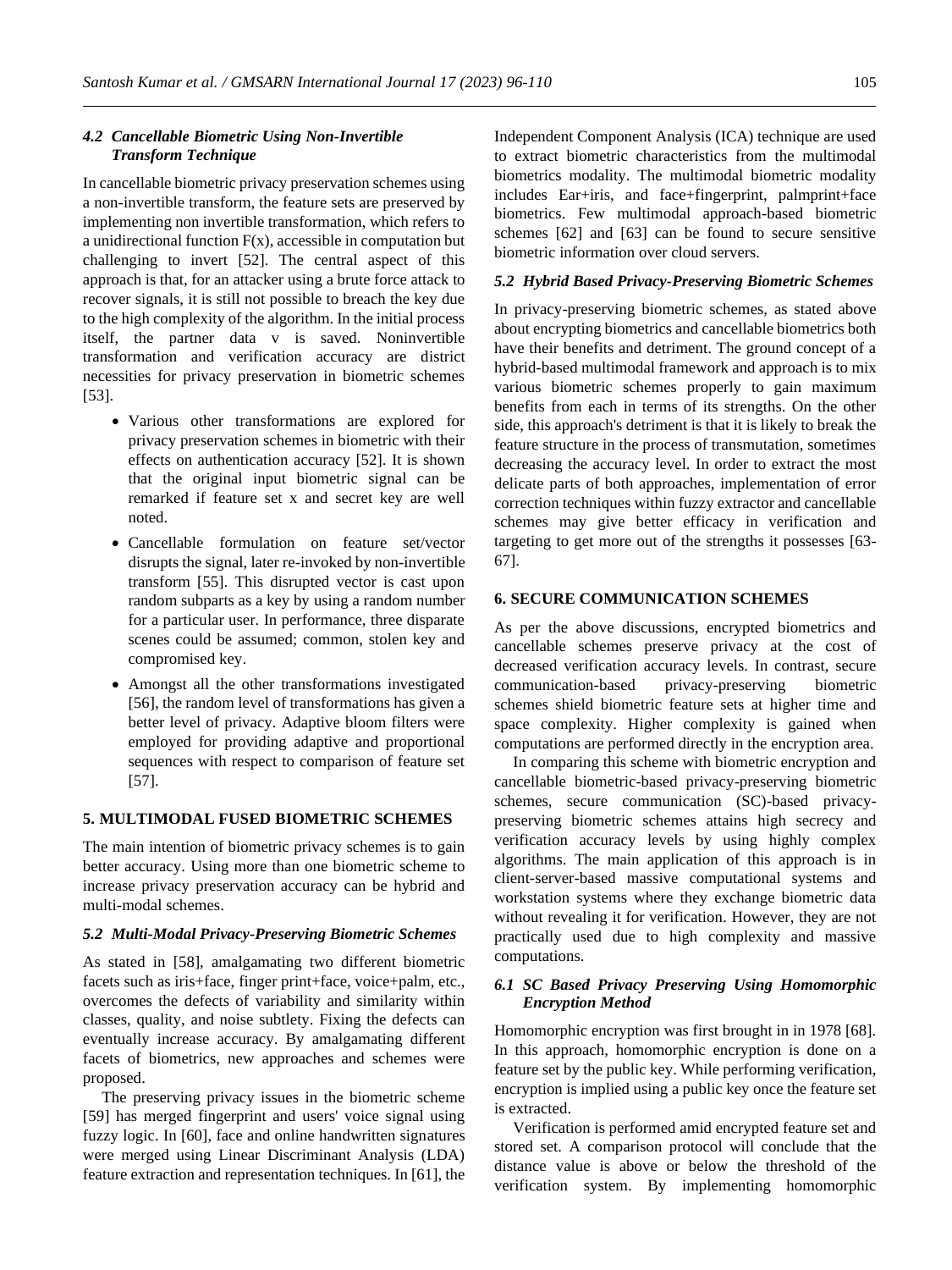encryption, encryption is projected with the likeness amid biometric input feature in enrolment and verification part as these parts are distinct in noise parameters. There are few applications where complete partial homomorphic encryption methods are discussed/used [69]-[72]. Partially homomorphic encryption implements either additive or multiplicative homomorphism [69]. The famous system of partially homomorphic encryption is known as the Paillier cryptosystem, implementing additive homomorphism. To increase the precision, this system merges with multiparty computation techniques [73] [74].

# *6.2 SC based Privacy Preserving Schemes*

As for large biometric systems, partner data is stored within the system. Whenever a user accesses the system via biometrics, the store's data system can track the user's corresponding verification activities. For example, suppose a user tries to get him verified at a bank of a different place. The system then traces his location and grants access, if feasible. The garbled circuit introduced in 1986 are widely used to manage such issues [75]. It incorporates the AND gate and OR gate circuits for computations. The fundamental essence of the garbled circuit hides the partner data from the verification system. Thus, the system is unaware of the verification process. The concept of garbled circuits was rigorously used in iris and fingerprint matching [76], authentication [77], however the results have shown have more time complexity and are unsatisfactory.

*6.2.1Major Problems in Existing Privacy-Preserving System*

Although the above-discussed schemes have their strengths, still their snags cannot be ignored.

- *A. Robustness:* Preservation of privacy in biometric schemes is a critical task to be performed as it is constantly under the danger of getting attacked in all possible ways [78]-[92]. To avoid this, many schemes are developed to confront attacks as much as possible. Following are the attacks that might be possible on biometric systems:
- *B. False Acceptance Rate (FAR) Attack*: It is an inadmissible event under security in biometric systems where the attacker gets verified as a real user by mistake. FAR is stated as the probability of erroneous acceptance amongst all verification cases.
- *C. Linkage Attack:* an attacker can trace a user connected to the distributed system (for example, an online platform) via biometrics security. Attackers will trace a user and gather supportive details in parts, which can be brought together to get complete details against the user, helping the attacker intrude into the system.
- *D. Hill-Climbing Attacks:* The hill-climbing attack is performed by exposing the similarity level amid feature set and partner data. Once the details are exposed, it is

enough for the attacker to reconstruct the original input signal/image [81]-[93].

*E. Brute Force Attack:* Brute force attack intensely exploits the keys and passcodes by trying all probable sequences to breach the system. This attack needs enormous computing power [82]-[89].

#### *6.2.2Level of Privacy versus False Acceptance Rate*

The primary motive of privacy-preserving biometric schemes is to shield users' privacy while assuring the lowest chances of FAR. The research was rigorously conducted to understand the FAR against privacy mechanism  $[83] - [85]$ . Thus, research showed that using the long-sized secret key. There are chances to avoid the attack as it is now challenging for an attacker to breach the system [86] [87]. However, this idea of using long key size again had a glitch, as partner data will now have more details about an original signal.

# **7. FUTURISTIC APPLICATION**

Although researches are carried out on schemes that provide better accuracy, their benefits and demerits still exist challenges that cannot be ignored. Thus, we have discussed the existing challenges and future scope in which research needs to be performed.

# *7.1 Optimum Privacy-Preserving Biometric Schemes Selection*

It is complicated; it is impossible to surmount these issues by developing a privacy-preserving biometric scheme that accomplishes the evaluation constraints stated in the above sections. However, hinging on the operation scenario, few parameters might be more necessary to fulfil than other parameters. Thus, it is necessary to have an optimal and generalized scheme for execution plots. This scheme should also consider the objective cost measure of the parameters required.

## *7.2 Biometric Features Calibration*

Execution of privacy-preserving biometric schemes depends upon the calibration features set in some ways. As discussed, whenever a new feature set is generated, it is stored as partner data, and the old feature set gets replaced by the new one. Sometimes partner data requires additional details for verification and calibration. The author [91] proposed a fuzzy vault-based hashed mechanism for fingerprint feature calibration. To overcome this issue, either feature calibration should be assured, or the system should perform well autonomously without correlation of feature calibration.

# *7.3 Fulfilment of Unconventional Biometric Attributes*

Today people are relying more on interactive devices using biometrics. With the development of technology, it is also essential to aid interactive devices with un-conventional biometric attributes such as palm, eye, voice, body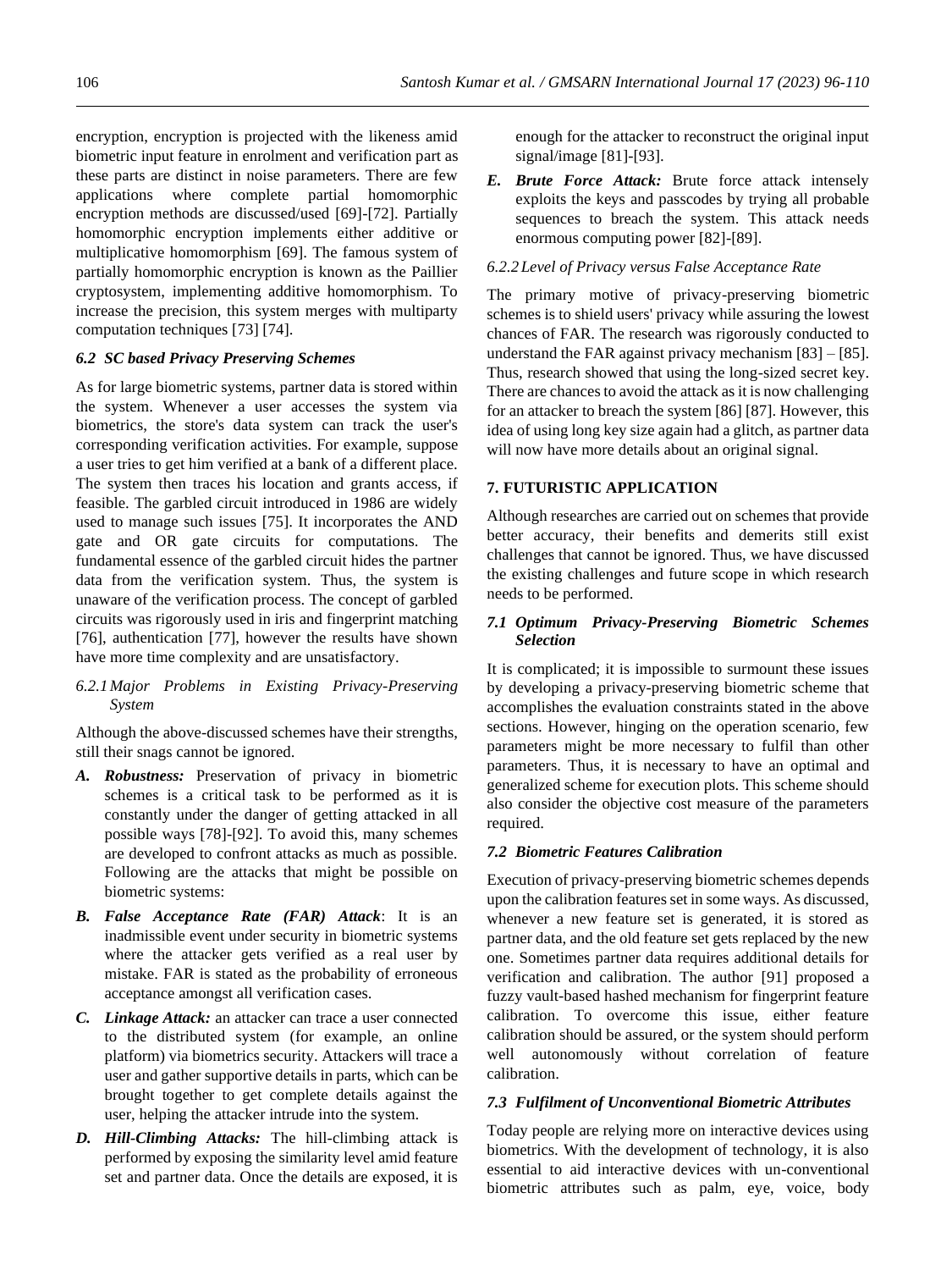recognition [1]. At the same time incorporating such attributes, it is also necessary to consider robustness, unanimity, persistence.

#### *7.2 Measurement of Attack Tolerance of the System*

Various attacks were discussed in previous sections; however, new types of attacks will come into existence with time. So, the system should be sustainable enough against possible attacks. Hence new methods should be evaluated for persistence. A concord amid various disparate schemes and methods is necessary to work together in the biometric system. Allied mechanisms are required in such systems to assure compatibility [28] [90].

#### *7.2 Scalable Schemes for Privacy-Preservation*

With the advancements in cloud computing, business giants have shifted their business onto clouds. Many applications are being executed via the cloud. For security purposes, methods that are scalable and accessible distributed are required. Biometrics security systems could add as a security feature in clouds. Implementation of biometrics in business is a challenging task to ensure secure data exchange [92]. This is a need to use adjustable privacy-preserving biometric schemes. Depending upon the usability and platform on which it may be used, biometric schemes should be adaptable and adjustable with the platform. Moreover, it should satisfy the requirements of platforms too [93] - [100].

# **8. CONCLUSION AND FUTURE DIRECTIONS**

In this paper, a comprehensive review is provided for the privacy preservation of individuals. The privacy preservation mechanism used mathematical simulation and encryption techniques to encode and decode the extract information such as biometric features or other confidential information from individual data or their biometric traits. The biometric data includes the face images, fingerprint, palm, and other behavioural biometric features.

In this paper, we have provided biometric-based privacy preservation systems and encryption for protecting stored biometric templates. The paper has summarised various biometric schemes and their structure and evaluation norms. It has provided a detailed discussion on the current privacypreserving schemes, including encrypted biometric, cancellable, multimodal, and hybrid-based and SC schemes. The complications correlated by the current privacypreserving biometric schemes were also outlined and conferred. Problems and its futuristic scope of privacypreserving biometric schemes are also highlighted. Based on overall observation, we conclude that a comprehensive survey will provide a better learning paradigm for several interdisciplinary researchers, scientists, and other newcomers to learn encryption methods.

It is expected that the survey analysis portrayed in the paper might encourage other researchers to advance and expand the existing biometric schemes to provide better accuracy and efficacy.

#### **REFERENCES**

- [1] Amiri, F. and Quirchmayr, G., 2017, October. A comparative study on innovative approaches for privacy-preservation in knowledge discovery. In Proceedings of the 9th International Conference on Information Management and Engineering (pp. 120-127).
- [2] A. K. Jain, P. Flynn, and A. A. Ross, Handbook of Biometrics. New York, NY, USA: Springer, 2008.
- [3] Gumaei, A., Sammouda, R., Al-Salman, A.M.S. and Alsanad, A., 2019. Anti-spoofing cloud-based multi-spectral biometric identification system for enterprise security and privacy-preservation. Journal of Parallel and Distributed Computing, 124, pp.27-40.
- [4] Kumar, S., Datta, D., Singh, S.K. and Sangaiah, A.K., 2018. An intelligent decision computing paradigm for crowd monitoring in the smart city. Journal of Parallel and Distributed Computing, 118, pp.344-358.
- [5] R. Song, H., Luo, T., Wang, X. and Li, J., 2019. Multiple Sensitive Values-Oriented Personalized Privacy Preservation Based on Randomized Response. IEEE Transactions on Information Forensics and Security, 15, pp.2209-2224.
- [6] T. Liu, B. Di, P. An and L. Song, "Privacy-Preserving Incentive Mechanism Design for Federated Cloud-Edge Learning," in IEEE Transactions on Network Science and Engineering, doi: 10.1109/TNSE.2021.3100096.
- [7] P. Kumar et al., "PPSF: A Privacy-Preserving and Secure Framework using Blockchain-based Machine-Learning for IoT-driven Smart Cities," in IEEE Transactions on Network Science and Engineering, doi: 10.1109/TNSE.2021.3089435.
- [8] S. Rane, Y. Wang, S. C. Draper, and P. Ishwar, ''Secure biometrics: Concepts, authentication architectures, and challenges,'' IEEE Signal Process. Mag., vol. 30, no. 5, pp. 51–64, Sep. 2013.
- [9] Jia, Q., Guo, L., Jin, Z. and Fang, Y., 2018. Preserving model privacy for machine learning in distributed systems. IEEE Transactions on Parallel and Distributed Systems, 29(8), pp.1808-1822.
- [10] C. Rathgeb and C. Busch, Multi-Biometric Template Protection: Issues and Challenges. Rijeka, Croatia: InTech, 2012.
- [11] J. Bringer, H. Chabanne, and A. Patey, ''Privacy-preserving biometric identification using secure multiparty computation: An overview and recent trends,'' IEEE Signal Process. Mag., vol. 30, no. 2, pp. 42–52, Mar. 2013.
- [12] H. S. G. Pussewalage, J. Hu, and J. Pieprzyk, "A survey: Error control methods used in bio-cryptography,'' in Proc. 10th Int. Conf. Natural Comput., Aug. 2014, pp. 956–962.
- [13] B. Biggio, G. Fumera, P. Russu, L. Didaci, and F. Roli, ''Adversarial biometric recognition: A review on biometric system security from the adversarial machine-learning perspective,'' IEEE Signal Process. Mag., vol. 32, no. 5, pp. 31–41, Sep. 2015.
- [14] M. Lim, A.-B. Teoh, and J. Kim, ''Biometric feature-type transformation: Making templates compatible for secret protection,'' IEEE Signal Process. Mag., vol. 32, no. 5, pp. 77–87, Sep. 2015.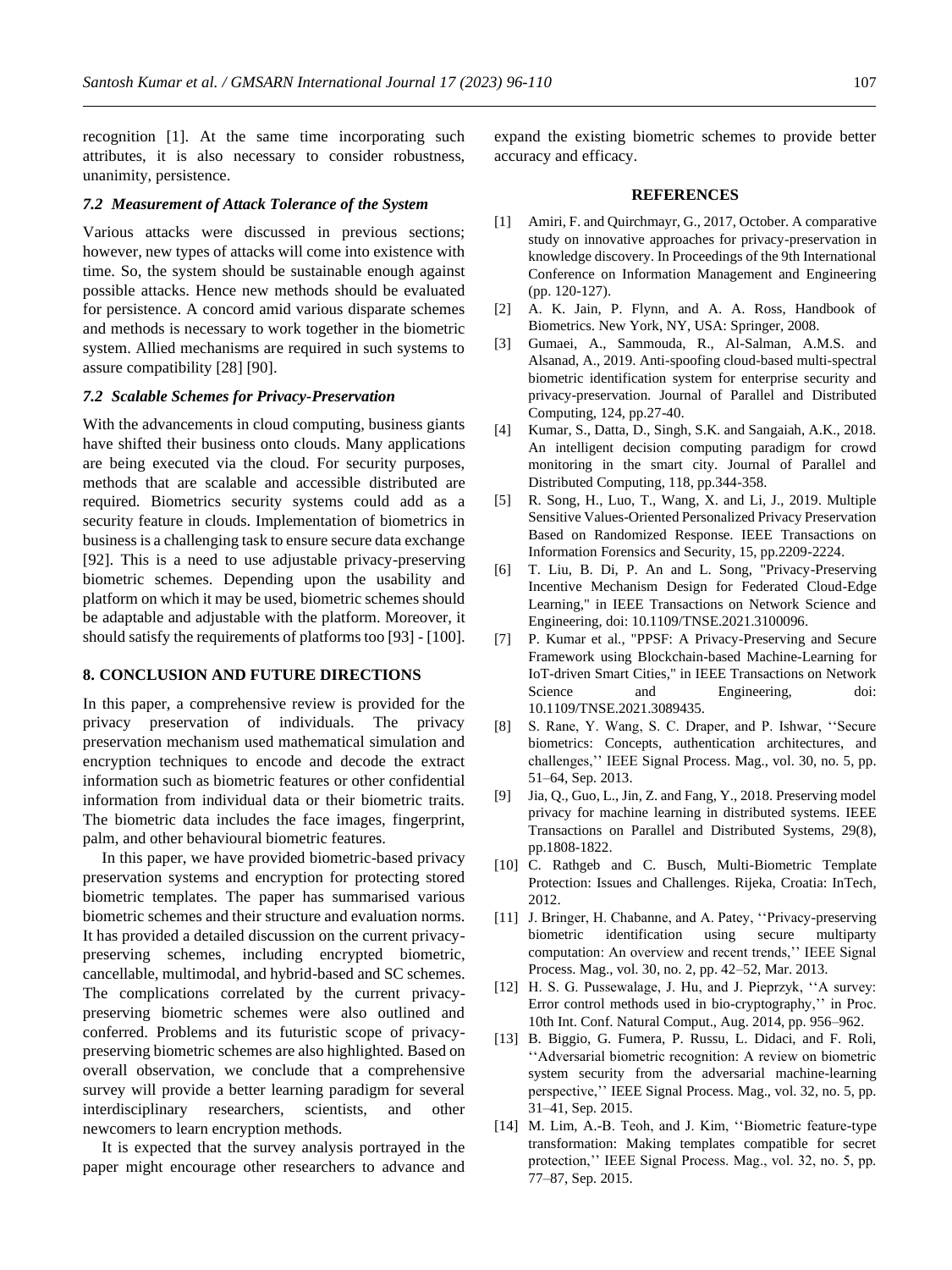- [15] A. Hadid, N. Evans, S. Marcel, and J. Fierrez, "Biometrics systems under spoofing attack: An evaluation methodology and lessons learned,'' IEEE Signal Process. Mag., vol. 32, no. 5, pp. 20–30, Sep. 2015.
- [16] V. M. Patel, N. K. Ratha, and R. Chellappa, "Cancelable biometrics: A review,'' IEEE Signal Process. Mag., vol. 32, no. 5, pp. 54–65, Sep. 2015.
- [17] M. Barni, G. Droandi, and R. Lazzeretti, "Privacy protection in biometric-based recognition systems: A marriage between cryptography and signal processing,'' IEEE Signal Process. Mag., vol. 32, no. 5, pp. 66–76, Sep. 2015.
- [18] Y. Wang, S. Rane, S. C. Draper, and P. Ishwar, ''A theoretical analysis of authentication, privacy, and reusability across secure biometric systems,'' IEEE Trans. Inf. Forensics Security, vol. 7, no. 6, pp. 1825–1840, Dec. 2012.
- [19] Y. Dodis, L. Reyzin, and A. Smith, "Fuzzy extractors: How to generate strong keys from biometrics and other noisy data,'' in Proc. EUROCRYPT, 2004, pp. 523–540.
- [20] A. J. Menezes, P. C. van Oorschot, and S. A. Vanstone, Handbook of Applied Cryptography. Boca Raton, FL, USA: CRC Press, 1996.
- [21] C. Soutar, G. J. Tomko, and G. J. Schmidt, "Fingerprint controlled public key cryptographic system,'' U.S. Patent 5 541 994, Jul. 30, 1996.
- [22] A. Juels and M. Sudan, "A fuzzy vault scheme," in Proc. IEEE Int. Symp. Inf. Theory, Jul. 2002, p. 408.
- [23] T. C. Clancy, N. Kiyavash, and D. L. Lin, "Secure smartcard based fingerprint authentication,'' in Proc. ACM SIGMM Workshop Biometrics Methods Appl., 2003, pp. 45–52.
- [24] K. Nandakumar, A. K. Jain, and S. Pankanti, ''Fingerprintbased fuzzy vault: Implementation and performance,'' IEEE Trans. Inf. Forensics Security, vol. 2, no. 4, pp. 744–757, Dec. 2007.
- [25] P. Li, X. Yang, K. Cao, X. Tao, R. Wang, and J. Tian, ''An alignment-free fingerprint cryptosystem based on fuzzy vault scheme,'' J. Netw. Comput. Appl., vol. 33, no. 3, pp. 207– 220, 2010.
- [26] A. Nagar, K. Nandakumar, and A. K. Jain, "Securing fingerprint template: Fuzzy vault with minutiae descriptors,'' in Proc. IEEE 19th Int. Conf. Pattern Recognit., Dec. 2008, pp. 1–4.
- [27] T. H. Nguyen, Y. Wang, Y. Ha, and R. Li, "Improved chaff point generation for vault scheme in bio-cryptosystems,'' IET Biometrics, vol. 2, no. 2, pp. 48–55, Jun. 2013.
- [28] X. Wu, N. Qi, K. Wang, and D. Zhang, ''A novel cryptosystem based on iris key generation,'' in Proc. 4th Int. Conf. Natural Comput., 2008, pp. 53–56.
- [29] X. Wu, K. Wang, and D. Zhang, ''A cryptosystem based on palmprint feature,'' in Proc. 19th Int. Conf. Pattern Recognit., 2008, pp. 1–4.
- [30] Y. Wu and B. Qiu, ''Transforming a pattern identifier into biometric key generators,'' in Proc. IEEE Int. Conf. Multimedia Expo, Jul. 2010, pp. 78–82. 890 VOLUME 4, 2016 I. Natgunanathan et al.: Protection of Privacy in Biometric Data
- [31] A. Juels and M. Wattenberg, "A fuzzy commitment scheme,'' in Proc. 6th ACM Conf. Comput. Commun. Secur., 1999, pp. 28–36.
- [32] J. Bringer, H. Chabanne, G. Cohen, and B. Kindarji, ''Theoretical and practical boundaries of binary secure

sketches,'' IEEE Trans. Inf. Forensics Security, vol. 3, no. 4, pp. 673–683, Dec. 2008.

- [33] C. Rathgeb and A. Uhl, ''Context-based texture analysis for secure revocable iris-biometric key generation,'' in Proc. 3rd Int. Conf. Imag. Crime Detect. Prevent., 2009, pp. 1–6.
- [34] A. Teoh and J. Kim, "Secure biometric template protection in fuzzy commitment scheme,'' IEICE Electron. Exp., vol. 4, no. 23, pp. 724–730, Dec. 2007.
- [35] Kumar, S., Singh, S.K., Singh, A.K., Tiwari, S. and Singh, R.S., 2018. Privacy preserving security using biometrics in cloud computing. Multimedia Tools and Applications, 77(9), pp.11017-11039.
- [36] Haghighata M, Zonouzb S, Abdel-Mottaleba M (2015) CloudID: trustworthy cloud-based and crossenterprise biometric identification. Expert Syst Appl 42(21):7905–7916
- [37] Li, P., Li, T., Yao, Z.A., Tang, C.M. and Li, J., 2017. Privacypreserving outsourcing of image feature extraction in cloud computing. Soft Computing, 21(15), pp.4349-4359.
- [38] Jegede A, Udzir NI, Abdullah A, Mahmod R (2015) Face Recognition and Template Protection with
- [39] Shielding Function. International Journal of Security and Its Applications 9(12):149–164.
- [40] Huang, H., Zhu, P., Xiao, F., Sun, X. and Huang, Q., 2020. A block chain-based scheme for privacy-preserving and secure sharing of medical data. Computers & Security, 99, p.102010.
- [41] Chenthara, S., Ahmed, K., Wang, H., Whittaker, F. and Chen, Z., 2020. Healthchain: A novel framework on privacy preservation of electronic health records using blockchain technology. Plos one, 15(12), p.e0243043.
- [42] Firoozjaei, M.D., Lu, R. and Ghorbani, A.A., 2020. An evaluation framework for privacy‐preserving solutions applicable for blockchain‐based internet‐of‐things platforms. Security and Privacy, 3(6), p.e131.
- [43] Y.-J. Chang, W. Zhang, and T. Chen, "Biometrics-based cryptographic key generation,'' in Proc. IEEE Int. Conf. Multimedia Expo, Jun. 2004, pp. 2203–2206.
- [44] T. Scheidat, C. Vielhauer, and J. Dittmann, ''An iris-based intervalmapping scheme for a biometric key generation,'' in Proc. 6th Int. Symp. Image Signal Process. Anal., 2009, pp. 511–516.
- [45] S. Hoque, M. Fairhurst, and G. Howells, "Evaluating biometric encryption key generation using handwritten signatures,'' in Proc. IEEE Symp. Bio-Inspired Learn. Intell. Syst.Secur. Aug. 2008, pp. 17–22.
- [46] Y. Sutcu, H. T. Sencar, and N. Memon, "A secure biometric authentication scheme based on robust hashing,'' in Proc. 7th Workshop MultimediaSecur., 2005, pp. 111–116.
- [47] X. Boyen, ''Reusable cryptographic fuzzy extractors,'' in Proc. 11th ACM Conf. Comput. Commun. Secur. 2004, pp. 82–91.
- [48] M. Blanton and M. Aliasgari, ''Analysis of reusability of secure sketches and fuzzy extractors,'' IEEE Trans. Inf. Forensics Security, vol. 8, no. 9, pp. 1433–1445, Sep. 2013.
- [49] W. Yang, J. Hu, and S. Wang, ''A Delaunay triangle-based fuzzy extractor for fingerprint authentication,'' in Proc. IEEE 11th Int. Conf. Trust, Secure. Privacy Comput. Commun. Jun. 2012, pp. 66–70.
- [50] Q. Li, M. Guo, and E.-C. Chang, ''Fuzzy extractors for asymmetric biometric representations,'' in Proc. IEEE Comput. Soc. Conf. Comput. Vis. Pattern Recognit.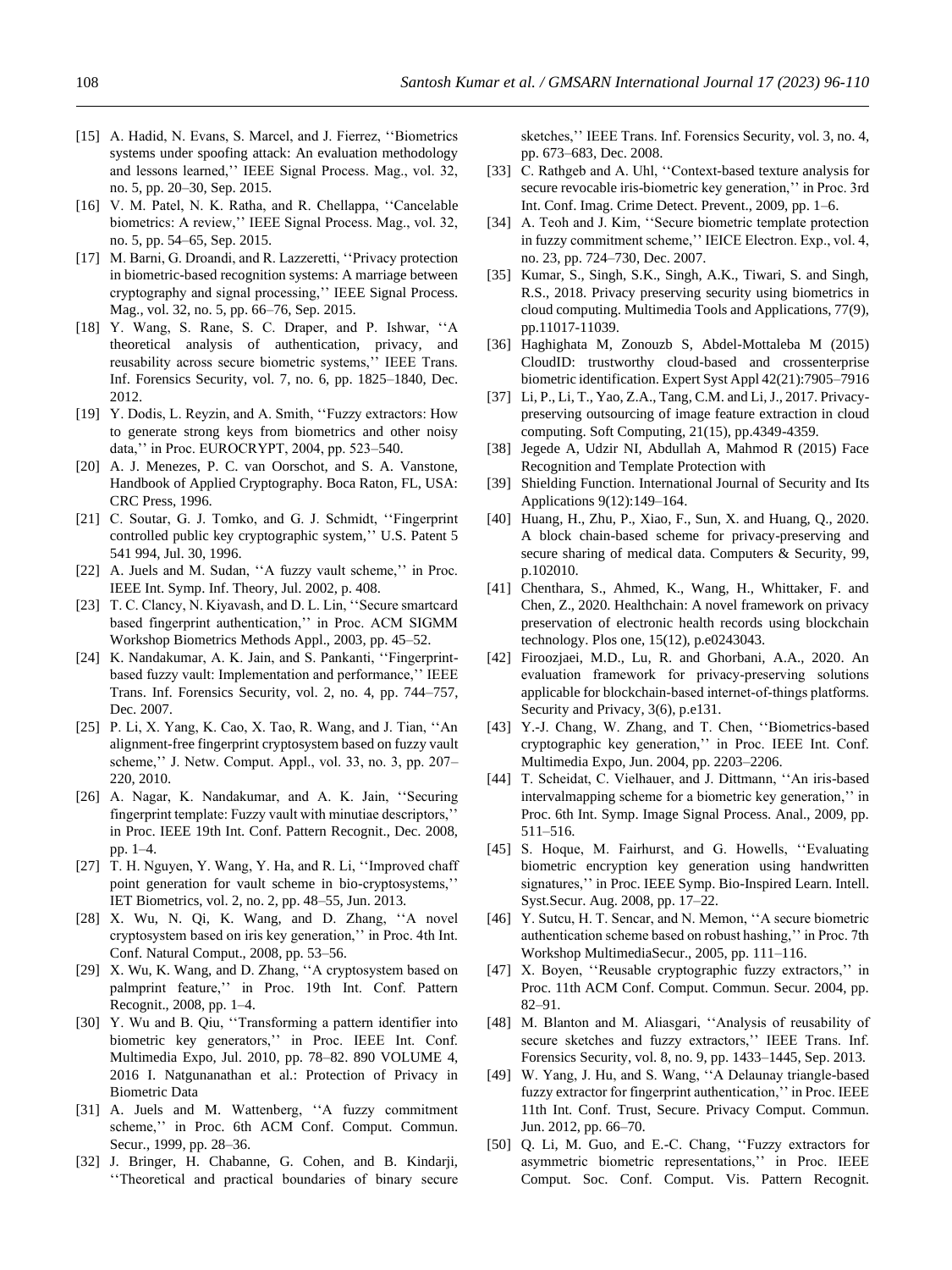Workshops, Jun. 2008, pp. 1–6.

- [51] A. T. B. Jin, D. N. C. Ling, and A. Goh, ''BioHashing: Twofactor authentication featuring fingerprint data and tokenized random number,'' Pattern Recognit., vol. 37, no. 11, pp. 2245–2255, Apr. 2004.
- [52] T. Connie, A. Teoh, M. Goh, and D. Ngo, ''PalmHashing: A novel approach for dual-factor authentication,'' Pattern Anal. Appl., vol. 7, no. 3, pp. 255–268, Aug. 2004.
- [53] S. C. Chong, A. B. J. Teoh, and D. C. L. Ngo, ''Iris authentication using privatized advanced correlation filter,'' in Proc. Int. Conf. Biometrics, 2006, pp. 382–388.
- [54] A. B. J. Teoh, Y. W. Kuan, and S. Lee, ''Cancellable biometrics and annotations on BioHash,'' Pattern Recognit., vol. 41, no. 6, pp. 2034–2044, 2008.
- [55] L. Nanni and A. Lumini, ''Empirical tests on BioHashing,'' Neurocomputing, vol. 69, nos. 16–18, pp. 2390–2395, Oct. 2006.
- [56] R. Lumini and L. Nanni, "An improved Bio-Hashing for human authentication,'' Pattern Recognit., vol. 40, no. 3, pp. 1057–1065, Mar. 2007.
- [57] L. Nanni and A. Lumini, "Local binary patterns for a hybrid fingerprint matcher,'' Pattern Recognit., vol. 41, no. 11, pp. 3461–3466, Nov. 2008.
- [58] N. K. Ratha, S. Chikkerur, J. H. Connell, and R. M. Bolle, ''Generating cancelable fingerprint templates,'' IEEE Trans. Pattern Anal. Mach. Intell., vol. 29, no. 4, pp. 561–572, Apr. 2007.
- [59] S. G. Kanade, D. Petrovska-Delacrétaz, and B. Dorizzi Enhancing Information Security and Privacy: Combining Biometrics & Cryptography (Synthesis Lectures on Information Security, Privacy, and Trust). New York, NY, USA: Morgan & Claypool Publishers, 2012.
- [60] Q. Feng, F. Su, A. Cai, and F. Zhao, ''Cracking cancelable fingerprint template of Ratha,'' in Proc. Int. Symp. Comput. Sci. Comput. Technol., 2008, pp. 572–575.
- [61] A. B. J. Teoh and C. T. Yuang, "Cancelable biometrics realization with multispace random projections,'' IEEE Trans. Syst., Man, Cybern. B, Cybern, vol. 37, no. 5, pp. 1096–1106, Oct. 2007.
- [62] Y. Wang and D. Hatzinakos, ''On random transformations for changeable face verification,'' IEEE Trans. Syst., Man, Cybern. B, Cybern., vol. 41, no. 3, pp. 840–854, Jun. 2011.
- [63] C. Rathgeb, F. Breitinger, and C. Busch, "Alignment-free cancelable iris biometric templates based on adaptive bloom filters," in Proc. IEEE Int. Conf. Biometrics, Jun. 2013, pp. 1–8.
- [64] P. P. Paul and M. Gavrilova, ''Multimodal cancelable biometrics,'' in Proc. IEEE 11th Int. Conf. Cognit. Inform. Cognit.Comput., Aug. 2012, pp. 43–49.
- [65] S. Vasuhi, V. Vaidehi, N. T. N. Babu, and T. M. Teresa, ''An efficient multimodal biometric person authentication system using fuzzy logic,'' in Proc. IEEE Int. Conf. Adv.Comput., Dec. 2010, pp. 74–81.
- [66] S. Awang, R. Yusof, M. F. Zamzuri, and R. Arfa, ''Feature level fusion of face and signature using a modified feature selection technique,'' in Proc. Int. Conf. Signal-Image Technol. Internet-Based Syst., 2013, pp. 706–713.
- [67] M. F. Nadheen and S. Poornima, ''Fusion in multimodal biometric using iris and ear,'' in Proc. IEEE Int. Conf. Inf. Commun. Technol., Apr. 2013, pp. 83–87.
- [68] P. P. Paul and M. Gavrilova, ''Rank level fusion of

multimodal cancelable biometrics,'' in Proc. IEEE 13th Int. Conf. Cognit. Inform. Cognit.Comput. Aug. 2014, pp. 80– 87.

- [69] L. Yuan, ''Multimodal cryptosystem based on fuzzy commitment,'' in Proc. IEEE 17th Int. Conf. Comput. Sci. Eng., Dec. 2014, pp. 1545–1549.
- [70] J. Bringer, H. Chabanne, and B. Kindarji,''The best of both worlds: Applying secure sketches to cancelable biometrics,'' Sci. Comput. Program. vol. 74, nos. 1–2, pp. 43–51, Dec. 2008.
- [71] W. J. Wong, M. L. D. Wong, and A. B. J. Teoh, "A securityand privacydriven hybrid biometric template protection technique,'' in Proc. Int. Conf. Electron., Inf. Commun., 2014, pp. 1–5.
- [72] M. M. Monwar and M. L. Gavrilova, ''Enhancing security through a hybrid multibiometric system,'' in Proc. IEEE Int. Conf. Comput. Intell. Biometrics, Theory, Algorithms, Appl., Mar./Apr. 2009, pp. 84–91.
- [73] H.-H. Zhu, Q.-H. He, and Y.-X. Li, "A two -step hybrid approach for voiceprint-biometric template protection,'' in Proc. IEEE Int. Conf. Mach. Learn., Jul. 2012, pp. 560–565.
- [74] R. L. Rivest, L. Adleman, and M. L. Dertouzos, ''On data banks and privacy homomorphisms,'' Found. Secure Comput., vol. 4, no. 11, pp. 169–180, 1978.
- [75] C. Gentry, "Fully homomorphic encryption using ideal lattices,'' in Proc. 41st Annu. ACM Symp. Theory Comput., 2009, pp. 169–178.
- [76] C. Gentry and S. Halevi, "Implementing Gentry's fullyhomomorphic encryption scheme,'' in Proc. 30th Annu. Int. Conf. EUROCRYPT, 2011, pp. 129–148.
- [77] T. Plantard, W. Susilo, and Z. Zhang, ''Fully homomorphic encryption using hidden ideal lattice,'' IEEE Trans. Inf. Forensics Security, vol. 8, no. 12, pp. 2127–2137, Dec. 2013.
- [78] P. Paillier, ''Public-key cryptosystems based on composite degree residuosity classes,'' in Proc. EUROCRYPT, 1999, pp. 223–238.
- [79] M. Osadchy, B. Pinkas, A. Jarrous, and B. Moskovich, ''SCiFI—A system for secure face identification,'' in Proc. IEEE Int. Conf. Secur. Privacy, May 2010, pp. 239–254.
- [80] M. O. Rabin, ''How to exchange secrets with oblivious transfer,'' Aiken Comput. Lab, Harvard Univ., Cambridge, MA, USA, Tech. Rep. TR-81, 1981.
- [81] A. C.-C. Yao, ''How to generate and exchange secrets (extended abstract),'' in Proc. 27th Annu. Symp. Found. Comput. Sci., 1986, pp. 162–167.
- [82] M. Blanton and P. Gasti, "Secure and efficient protocols for iris and fingerprint identification,'' in Proc. 16th Eur. Conf. Res. Comput. Secur., 2011, pp. 190–209.
- [83] H. Chun, Y. Elmehdwi, F. Li, P. Bhattacharya, and W. Jiang, ''Outsourceable two-party privacy-preserving biometric authentication,'' in Proc. 9th ACM Symp. Inf., Comput. Commun. Secur, 2014, pp. 401–412.
- [84] P. Bogetoft et al., ''Secure multiparty computation goes live,'' in Financial Cryptography and Data Security (Lecture Notes in Computer Science). New York, NY, USA: Springer, 2009, pp. 325–343.
- [85] K. Simoens, J. Bringer, H. Chabanne, and S. Seys, ''A framework for analyzing template security and privacy in biometric authentication systems,'' IEEE Trans. Inf. Forensics Security, vol. 7, no. 2, pp. 833–841, Apr. 2012.
- [86] W. J. Scheirer and T. E. Boult, "Cracking fuzzy vaults and